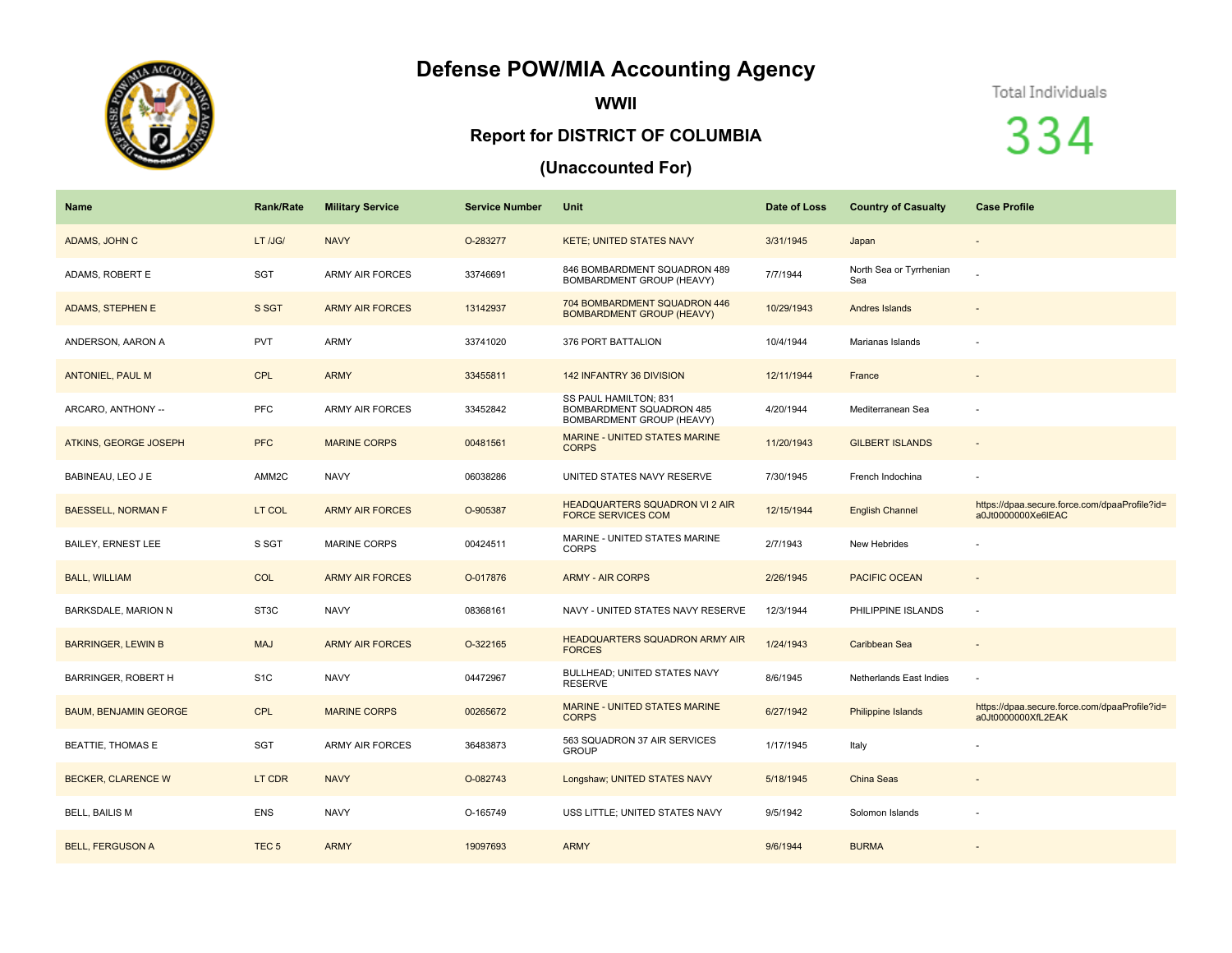| <b>Name</b>               | <b>Rank/Rate</b>  | <b>Military Service</b> | <b>Service Number</b> | Unit                                                              | Date of Loss | <b>Country of Casualty</b>     | <b>Case Profile</b>                                                 |
|---------------------------|-------------------|-------------------------|-----------------------|-------------------------------------------------------------------|--------------|--------------------------------|---------------------------------------------------------------------|
| BELL, WINTER PAYNE        | S <sub>2</sub> C  | <b>NAVY</b>             | 06030307              | USS BARTON; UNITED STATES NAVY<br><b>RESERVE</b>                  | 11/13/1942   | Solomon Islands                |                                                                     |
| BENNETT, EARL J           | <b>T SGT</b>      | <b>ARMY AIR FORCES</b>  | 33191001              | 410 BOMBARDMENT SQUADRON 94<br><b>BOMBARDMENT GROUP (HEAVY)</b>   | 6/13/1943    | <b>Baltic Sea</b>              |                                                                     |
| BIMEMILLER, JOHN M        | S SGT             | <b>ARMY AIR FORCES</b>  | 33189242              | 531 SQUADRON 21 FIGHTER BOMBER<br><b>GROUP</b>                    | 2/12/1944    | Marshall Islands               |                                                                     |
| <b>BLAKE, GEORGE G</b>    | <b>CPL</b>        | <b>ARMY</b>             | 33450376              | <b>HMT Rohna; INFANTRY</b>                                        | 11/27/1943   | Mediterranean Sea              |                                                                     |
| BLEAKER, LOUIS --         | 1LT               | <b>ARMY AIR FORCES</b>  | O-732801              | 453 BOMBARDMENT SQUADRON 323<br>BOMBARDMENT GROUP (MEDIUM)        | 4/11/1944    | English Channel                |                                                                     |
| <b>BONN, HERBERT S</b>    | LT /JG/           | <b>NAVY</b>             | O-100055              | UNITED STATES NAVY RESERVE                                        | 4/7/1943     | Hawaiian Islands               |                                                                     |
| BOOTH, ROBERT SINCLAIR    | <b>ENS</b>        | NAVY RESERVE            | O-095322              | USS Arizona; UNITED STATES NAVY<br><b>RESERVE</b>                 | 12/7/1941    | Hawaiian Islands               | https://dpaa.secure.force.com/dpaaProfile?id=<br>a0Jt00000004oHtEAI |
| <b>BORDEN, CHARLES S</b>  | 2LT               | <b>ARMY AIR FORCES</b>  | O-764966              | 488 BOMBARDMENT SQUADRON 340<br><b>BOMBARDMENT GROUP (MEDIUM)</b> | 8/15/1944    | France                         |                                                                     |
| BOWIE, CALVERT S          | CAPT              | <b>MARINE CORPS</b>     | O-010314              | MARINE - UNITED STATES MARINE<br>CORPS                            | 5/30/1943    | Solomon Islands                |                                                                     |
| <b>BRADLEY, CHARLES F</b> | GM <sub>1</sub> C | <b>COAST GUARD</b>      | 00548564              | <b>COAST GUARD - UNITED STATES</b><br><b>COAST GUARD</b>          | 3/9/1944     | <b>Atlantic Ocean</b>          |                                                                     |
| BREAULT, GEORGE W         | S <sub>2</sub> C  | <b>NAVY</b>             | 02564368              | SS Pan New York HX - 212; UNITED<br><b>STATES NAVY</b>            | 10/29/1942   | North Atlantic Ocean           |                                                                     |
| <b>BRICKERD, JOHN M</b>   | S <sub>1C</sub>   | <b>NAVY</b>             | 02564458              | USS DEHAVEN; UNITED STATES NAVY                                   | 2/1/1943     | Solomon Islands                |                                                                     |
| BRODEN, WILLIAM H         | <b>PVT</b>        | <b>ARMY</b>             | 33006046              | 29 CHEMICAL DECONTAMINATION<br>COMPANY                            | 5/21/1944    | Hawaiian Islands               |                                                                     |
| <b>BRODERICK, JOHN F</b>  | <b>PFC</b>        | <b>MARINE CORPS</b>     | 00800190              | MARINE - UNITED STATES MARINE<br><b>CORPS</b>                     | 1/3/1946     | Japan                          |                                                                     |
| <b>BROOKS, FRANCIS L</b>  | S <sub>2</sub> C  | <b>NAVY</b>             | 08365313              | NAVY - UNITED STATES NAVY RESERVE                                 | 10/25/1944   | PHILIPPINE ISLANDS             | ÷,                                                                  |
| <b>BROWN, HALBERT P.</b>  | 2LT               | <b>ARMY AIR FORCES</b>  | O-812217              | 759 BOMBARDMENT SQUADRON 459<br><b>BOMBARDMENT GROUP (HEAVY)</b>  | 3/3/1944     | North Sea or Tyrrhenian<br>Sea | $\overline{a}$                                                      |
| BRYANT, ARTHUR R          | CPL               | ARMY                    | 33121673              | 105th Antiaircraft Artillery (Automatic<br>Weapons) Battalion,    | 7/10/1943    | Sicily                         |                                                                     |
| <b>BUFFINGTON, LW</b>     | <b>CAPT</b>       | <b>ARMY AIR FORCES</b>  | O-793223              | 500 BOMBARDMENT SQUADRON 345<br><b>BOMBARDMENT GROUP (MEDIUM)</b> | 8/12/1945    | Ryukyus Islands                |                                                                     |
| BUSEY, JAMES ARTHUR       | F <sub>1</sub> C  | COAST GUARD             | 00020257              | USS LEOPOLD                                                       | 3/9/1944     | Atlantic Ocean                 |                                                                     |
| <b>BUTLER, LOCKWOOD L</b> | BM <sub>2</sub> C | <b>NAVY</b>             | 02561531              | SS Mary Luckenbach PQ - 18; UNITED<br><b>STATES NAVY RESERVE</b>  | 9/13/1942    | <b>Baltic Sea</b>              |                                                                     |
| CAFFREY, EDWARD J         | GM3C              | <b>NAVY</b>             | 02563993              | UNITED STATES NAVY                                                | 4/5/1943     | North Atlantic Ocean           |                                                                     |
| CALLOWAY, RAYMOND D.      | <b>PVT</b>        | <b>ARMY</b>             | 33454104              | 2 REGIMENT 1 SPECIAL SERVICES<br><b>FORCE</b>                     | 4/2/1944     | Italy                          |                                                                     |
| CAMPBELL, VERNARD K K     | PVT               | MARINE CORPS            | 00437765              | MARINE - UNITED STATES MARINE<br><b>CORPS</b>                     | 1/31/1944    | Marshall Islands               |                                                                     |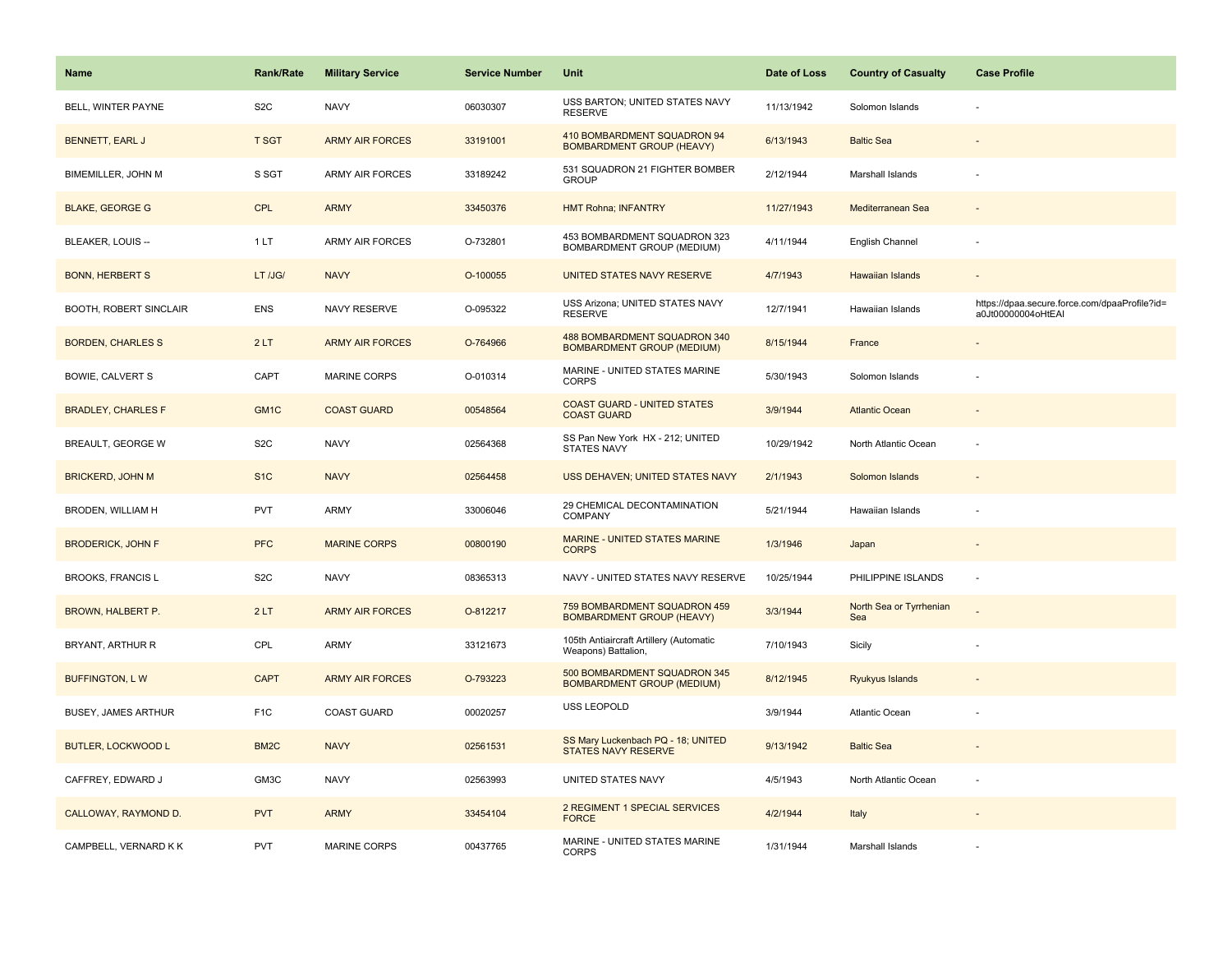| Name                          | <b>Rank/Rate</b>  | <b>Military Service</b> | <b>Service Number</b> | Unit                                                             | Date of Loss | <b>Country of Casualty</b>       | <b>Case Profile</b> |
|-------------------------------|-------------------|-------------------------|-----------------------|------------------------------------------------------------------|--------------|----------------------------------|---------------------|
| <b>CANADY, MORRIS EVERETT</b> | <b>PFC</b>        | <b>MARINE CORPS</b>     | 367000                | MARINE - UNITED STATES MARINE<br><b>CORPS</b>                    | 9/24/1942    | Solomon Islands                  |                     |
| CARBON, FRANK A               | SK <sub>1</sub> C | <b>COAST GUARD</b>      | 00502986              | COAST GUARD - UNITED STATES<br><b>COAST GUARD</b>                | 3/9/1944     | Atlantic Ocean                   |                     |
| <b>CARLIN, ANDREW M</b>       | S SGT             | <b>ARMY AIR FORCES</b>  | 33455505              | 759 BOMBARDMENT SQUADRON 459<br><b>BOMBARDMENT GROUP (HEAVY)</b> | 7/7/1944     | <b>Adriatic Sea</b>              |                     |
| CARPENTER, JAMES L            | STM2C             | <b>NAVY</b>             | 02566374              | SUBMARINE Albacore; UNITED STATES<br>NAVY RESERVE                | 11/7/1944    | Central/South Pacific<br>Theater |                     |
| <b>CARROLL, JAMES R.</b>      | S SGT             | <b>ARMY AIR FORCES</b>  | 33190258              | <b>HEADQUARTERS SQUADRON 31</b><br><b>TRANSPORT GROUP</b>        | 10/30/1944   | <b>English Channel</b>           |                     |
| CARTER, FRANK --              | <b>PVT</b>        | ARMY                    | 33197484              | <b>481 PORT BATTALION</b>                                        | 5/28/1943    | Solomon Islands                  |                     |
| CASKEY, JOHN T                | LT/JG/            | <b>NAVY</b>             | O-252667              | NAVY - UNITED STATES NAVY RESERVE                                | 7/24/1945    | PHILIPPINE ISLANDS               | $\sim$              |
| CHAMBERLAIN, REID C           | SGT               | <b>MARINE CORPS</b>     | 00265983              | MARINE - UNITED STATES MARINE<br><b>CORPS</b>                    | 3/1/1945     | Bonin & Volcano Islands          | $\sim$              |
| CHASE, EDGAR G                | LT CDR            | <b>NAVY</b>             | O-071513              | USS MEREDITH; UNITED STATES NAVY                                 | 10/15/1942   | Solomon Islands                  |                     |
| CHAVIS, MCLEAN M              | STM2C             | <b>NAVY</b>             | 08363823              | REID; UNITED STATES NAVY RESERVE                                 | 12/11/1944   | Philippine Islands               |                     |
| <b>CHRISTIE, JOSEPH N</b>     | LT.               | <b>NAVY</b>             | O-148124              | NAVY - UNITED STATES NAVY RESERVE                                | 7/24/1945    | PHILIPPINE ISLANDS               |                     |
| CLARK, ALBERT H               | LT CDR            | <b>NAVY</b>             | O-072451              | TROUT; UNITED STATES NAVY                                        | 2/29/1944    | Philippine Sea                   |                     |
| <b>CLEMENTS, ROBERT W</b>     | MOMM3C            | <b>COAST GUARD</b>      | 00547964              | CGC BEDLOE; COAST GUARD - UNITED<br><b>STATES COAST GUARD</b>    | 9/14/1944    | <b>Cape Hatteras</b>             |                     |
| COATES, CHARLES --            | CM <sub>1</sub> C | <b>NAVY</b>             | 03807558              | USS JUNEAU; UNITED STATES NAVY                                   | 11/13/1942   | Solomon Islands                  |                     |
| COBURN, HAROLD --             | 2LT               | <b>ARMY AIR FORCES</b>  | O-2056553             | 752 BOMBARDMENT SQUADRON 458<br><b>BOMBARDMENT GROUP (HEAVY)</b> | 9/24/1944    | North Sea or Tyrrhenian<br>Sea   |                     |
| COCKRELL, CHARLES LEO         | <b>SGT</b>        | <b>MARINE CORPS</b>     | 00437559              | UNITED STATES MARINE CORPS                                       | 2/20/1945    | Bonin & Volcano Islands          | $\sim$              |
| <b>COFFMAN, FRANKLIN W</b>    | CPL               | <b>MARINE CORPS</b>     | 00543474              | MARINE - UNITED STATES MARINE<br><b>CORPS</b>                    | 11/5/1944    | Marianas Islands                 |                     |
| COHEN, ROBERT L               | TEC <sub>4</sub>  | ARMY                    | 19016957              | ARISAN MARU; FINANCE DEPARTMENT                                  | 10/24/1944   | China Seas                       |                     |
| <b>COLLIER, WYATT --</b>      | <b>PVT</b>        | <b>ARMY</b>             | 33006113              | 29 CHEMICAL DECONTAMINATION<br><b>COMPANY</b>                    | 5/21/1944    | Hawaiian Islands                 |                     |
| COLLINS, MICHAEL F            | F <sub>2</sub> C  | <b>NAVY</b>             | 04146912              | GRUNION; UNITED STATES NAVY<br><b>RESERVE</b>                    | 8/1/1942     | Aleutian Islands                 |                     |
| <b>COLSON, BENJAMIN F.</b>    | 2d Lt             | <b>ARMY AIR FORCES</b>  | O-2076296             | AIR FORCE - 7 RESCUE SQUADRON                                    | 8/8/1946     | <b>Hawaiian Islands</b>          |                     |
| COMER, WILLIS J               | SGT               | ARMY AIR FORCES         | 33750432              | 869 BOMBARDMENT SQUADRON 497<br>BOMBARDMENT GROUP (VERY HEAVY)   | 4/2/1945     | Marianas Islands                 |                     |
| <b>COOPER, ARTHUR A</b>       | AMM3C             | <b>NAVY</b>             | 08365897              | UNITED STATES NAVY RESERVE                                       | 5/9/1945     | Bonin & Volcano Islands          |                     |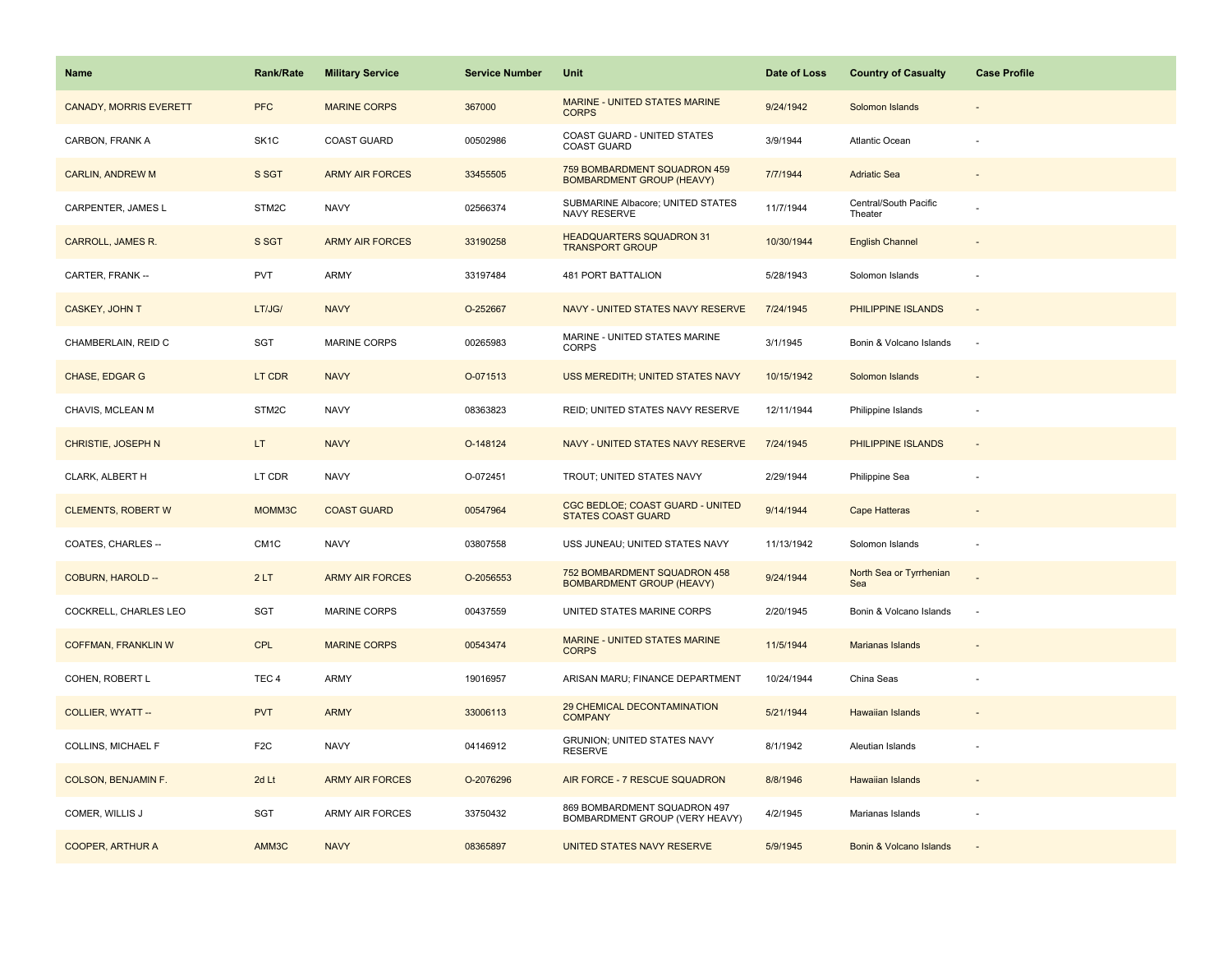| <b>Name</b>                   | Rank/Rate        | <b>Military Service</b> | <b>Service Number</b> | Unit                                                                                            | Date of Loss | <b>Country of Casualty</b>     | <b>Case Profile</b>                                                 |
|-------------------------------|------------------|-------------------------|-----------------------|-------------------------------------------------------------------------------------------------|--------------|--------------------------------|---------------------------------------------------------------------|
| CORNETT, CARL E               | HA1C             | <b>NAVY</b>             | 02564175              | LST-342; UNITED STATES NAVY                                                                     | 7/18/1943    | Solomon Islands                |                                                                     |
| CRAWFORD, ROBERT W.           | 1LT              | <b>ARMY AIR FORCES</b>  | O-579877              | <b>HEADQUARTERS ARMY AIR FORCE</b><br>MEDITERRANEAN THEATER OF<br>OPERATIONS UNITED STATES ARMY | 5/25/1944    | Yugoslavia                     |                                                                     |
| CROCKETT, MARSHALL G          | S <sub>1</sub> C | <b>NAVY</b>             | 02563589              | Truxton; UNITED STATES NAVY                                                                     | 2/18/1942    | Newfoundland                   |                                                                     |
| DAVIS, FRANK A.               | <b>SGT</b>       | <b>ARMY AIR FORCES</b>  | 20382020              | 721 BOMBARDMENT SQUADRON 450<br><b>BOMBARDMENT GROUP (HEAVY)</b>                                | 3/16/1945    | <b>Adriatic Sea</b>            | https://dpaa.secure.force.com/dpaaProfile?id=<br>a0Jt0000000Xe2YEAS |
| DELGROSSO, NICHOLAS           | Pfc              | ARMY                    | 33454837              | DUKW; 52 QUARTERMASTER<br><b>BATTALION</b>                                                      | 4/30/1945    | Italy                          |                                                                     |
| <b>DEVAKOS, VICTOR G</b>      | Pvt              | <b>ARMY AIR FORCES</b>  | 13075055              | 32 PHOTO RECONNAISSANCE<br><b>SQUADRON</b>                                                      | 4/20/1944    | Mediterranean Sea              |                                                                     |
| DIENELT, JAMES H              | CAPT             | ARMY AIR FORCES         | O-023999              | 531 BOMBARDMENT SQUADRON 380<br><b>BOMBARDMENT GROUP (HEAVY)</b>                                | 6/11/1943    | Java                           |                                                                     |
| <b>DILLEN, ROSCOE F</b>       | LT.              | <b>NAVY</b>             | O-074854              | <b>SHARK: UNITED STATES NAVY</b>                                                                | 2/11/1942    | <b>Netherlands East Indies</b> | $\sim$                                                              |
| DITTO, WILLARD W              | M SGT            | <b>ARMY AIR FORCES</b>  | 06495762              | 24 SERVICES SQUADRON 18 SERVICES<br><b>GROUP</b>                                                | 12/28/1942   | Midway Island                  |                                                                     |
| DODGE, VERNON BISHOP          | 2dLt             | <b>MARINE CORPS</b>     | O-28696               | <b>MARINE - UNITED STATES MARINE</b><br><b>CORPS</b>                                            | 5/20/1944    | <b>New Hebrides</b>            |                                                                     |
| DONNELLY, WILLIAM L           | S SGT            | <b>ARMY AIR FORCES</b>  | 11998422              | 448 BOMBARDMENT SQUADRON 321<br>BOMBARDMENT GROUP (MEDIUM)                                      | 4/23/1943    | Mediterranean Sea              |                                                                     |
| DOUGHERTY, PROCTOR L.         | 1LT              | <b>ARMY</b>             | O-379755              | <b>QUARTERMASTER CORPS</b>                                                                      | 4/15/1942    | Philippine Islands             | https://dpaa.secure.force.com/dpaaProfile?id=<br>a0Jt000001n5j1XEAQ |
| DOWNEY, HARRY L               | 2d Lt            | <b>ARMY AIR FORCES</b>  | O-718105              | 97 FIGHTER SQUADRON 82 FIGHTER<br><b>GROUP</b>                                                  | 12/10/1943   | $\sim$                         |                                                                     |
| DRANE, ROBERT B               | LT/JG/           | <b>NAVY</b>             | O-118417              | SCORPION; UNITED STATES NAVY<br><b>RESERVE</b>                                                  | 2/22/1944    | <b>China Seas</b>              |                                                                     |
| DUFFER, PAUL A                | <b>ACMM</b>      | <b>NAVY</b>             | 06032301              | NAVY - UNITED STATES NAVY RESERVE                                                               | 3/19/1945    | PHILIPPINE ISLANDS             | $\overline{\phantom{a}}$                                            |
| <b>DUNCAN, GREER ASSHETON</b> | LT CDR           | <b>NAVY</b>             | O-078751              | <b>TULLIBEE; UNITED STATES NAVY</b>                                                             | 3/26/1944    | <b>Caroline Islands</b>        |                                                                     |
| EARP, OTHO H                  | S <sub>2</sub> C | <b>NAVY</b>             | 06032861              | UNITED STATES NAVY RESERVE                                                                      | 12/28/1942   | Atlantic Ocean                 |                                                                     |
| <b>EDWARDS, FRED L</b>        | S <sub>1</sub> C | <b>NAVY</b>             | 08363460              | UNITED STATES NAVY RESERVE                                                                      | 8/18/1943    | North Atlantic Ocean           | $\sim$                                                              |
| ENOS, EDGAR S                 | S SGT            | <b>ARMY AIR FORCES</b>  | 33750522              | 515 BOMBARDMENT SQUADRON 376<br>BOMBARDMENT GROUP (HEAVY)                                       | 11/11/1944   | Adriatic Sea                   | ÷,                                                                  |
| FAIN, SIDNEY --               | <b>ENS</b>       | <b>NAVY</b>             | O-306332              | UNITED STATES NAVY RESERVE                                                                      | 7/16/1944    | Panama                         |                                                                     |
| FAIRBANKS, JOHN F             | LT.              | <b>NAVY</b>             | O-071673              | UNITED STATES NAVY                                                                              | 3/1/1942     | Indian Ocean                   |                                                                     |
| FINDLEY, JOHN H               | ARM3C            | <b>NAVY</b>             | 08365211              | VT(N)-90, USS ENTERPRISE; UNITED<br><b>STATES NAVY RESERVE</b>                                  | 1/22/1945    | Formosa                        |                                                                     |
| FITCH, GILBERT C              | ARM3C            | <b>NAVY</b>             | 02564554              | UNITED STATES NAVY                                                                              | 8/31/1943    | Pacific Ocean                  |                                                                     |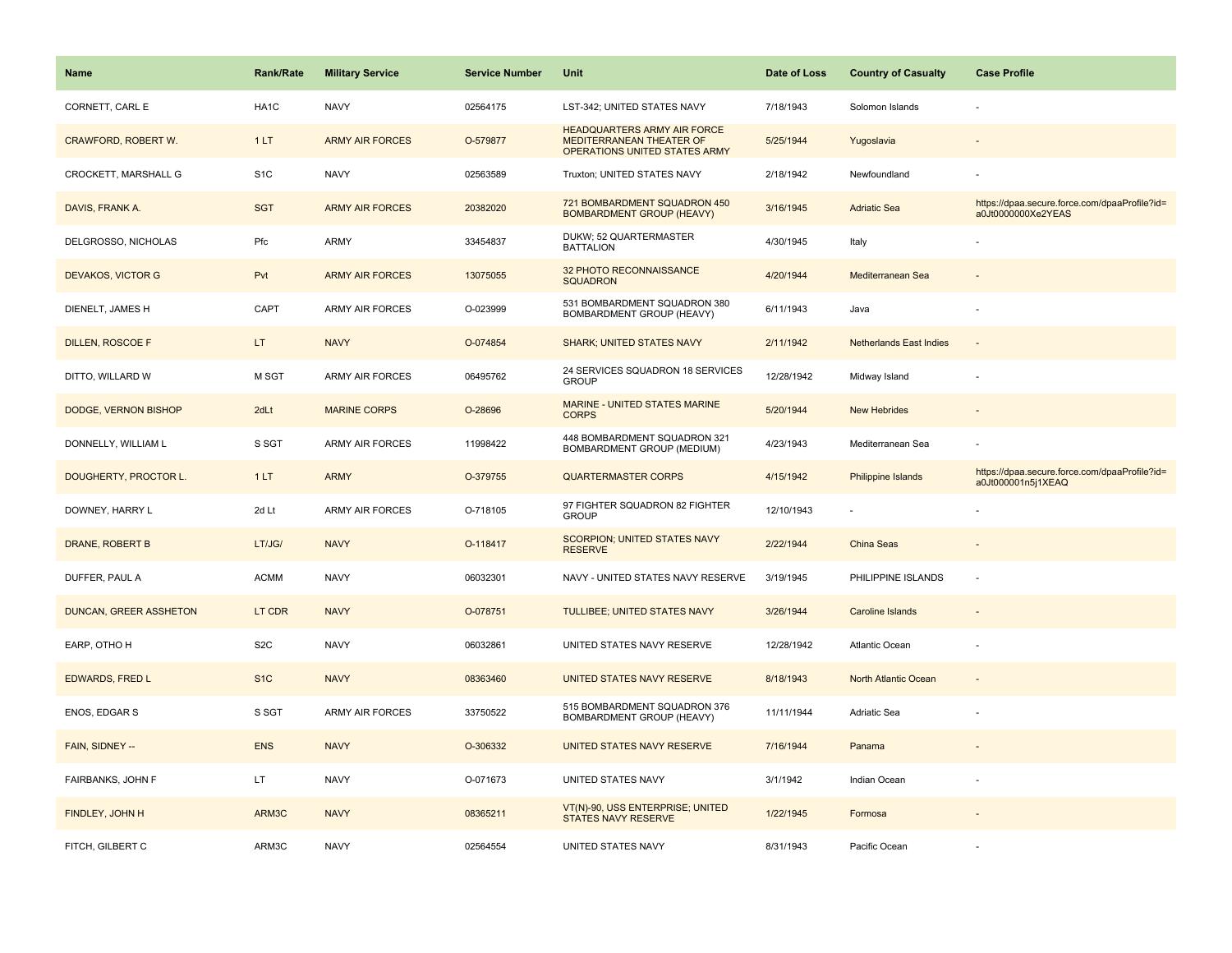| <b>Name</b>                   | <b>Rank/Rate</b> | <b>Military Service</b> | <b>Service Number</b> | Unit                                                                  | Date of Loss | <b>Country of Casualty</b> | <b>Case Profile</b>                                                 |
|-------------------------------|------------------|-------------------------|-----------------------|-----------------------------------------------------------------------|--------------|----------------------------|---------------------------------------------------------------------|
| <b>FLAHERTY, JAMES P</b>      | <b>CPL</b>       | <b>ARMY AIR FORCES</b>  | 13082479              | 398 BOMBARDMENT SQUADRON 504<br><b>BOMBARDMENT GROUP (VERY HEAVY)</b> | 2/15/1945    | Pacific Ocean              |                                                                     |
| FONES, GEORGE EVERETT         | FC3C             | <b>NAVY</b>             | 02563238              | USS Arizona; UNITED STATES NAVY                                       | 12/7/1941    | Hawaiian Islands           | https://dpaa.secure.force.com/dpaaProfile?id=<br>a0Jt0000000BSpiEAG |
| FORREN, WALTER A.             | <b>PFC</b>       | <b>MARINE CORPS</b>     | 00367087              | <b>MARINE - UNITED STATES MARINE</b><br><b>CORPS</b>                  | 11/21/1943   | Gilbert Islands            | https://dpaa.secure.force.com/dpaaProfile?id=<br>a0Jt0000000XhGyEAK |
| FOX, JACOB H                  | F <sub>1</sub> C | <b>NAVY</b>             | 08363978              | NAVY - UNITED STATES NAVY RESERVE                                     | 6/8/1944     | <b>ENGLISH CHANNEL</b>     |                                                                     |
| <b>FROMMHAGEN, FREDERIC W</b> | <b>SGT</b>       | <b>ARMY AIR FORCES</b>  | 13023247              | 332 BOMBARDMENT SQUADRON 94<br><b>BOMBARDMENT GROUP (HEAVY)</b>       | 12/5/1943    | <b>English Channel</b>     |                                                                     |
| FUGITT, DONALD T              | TEC <sub>5</sub> | <b>ARMY AIR FORCES</b>  | 18059206              | 93 BOMBARDMENT SQUADRON 19<br>BOMBARDMENT GROUP (HEAVY)               | 8/12/1942    | Philippine Islands         | https://dpaa.secure.force.com/dpaaProfile?id=<br>a0Jt0000000Xi2YEAS |
| <b>GALES, RICHARD E</b>       | <b>ENS</b>       | <b>NAVY</b>             | O-157443              | UNITED STATES NAVY RESERVE                                            | 10/13/1943   | <b>Atlantic Ocean</b>      |                                                                     |
| GALLAGHER, W J                | RM3C             | <b>NAVY</b>             | 04058341              | USS PILLSBURY; UNITED STATES NAVY                                     | 3/1/1942     | Indian Ocean               |                                                                     |
| <b>GARNER, LAWRENCE E</b>     | ARM2C            | <b>NAVY</b>             | 06037514              | UNITED STATES NAVY RESERVE                                            | 7/18/1945    | Japan                      |                                                                     |
| <b>GARNER, MERYL E</b>        | LT /JG/          | <b>NAVY</b>             | O-151020              | UNITED STATES NAVY RESERVE                                            | 1/26/1944    | New Britain Island         |                                                                     |
| <b>GATES, ALBERT E</b>        | LT.              | <b>NAVY</b>             | O-071583              | <b>NAVY - UNITED STATES NAVY</b>                                      | 12/10/1941   | PHILIPPINE ISLANDS         |                                                                     |
| GATES, WENDELL H              | Y <sub>2</sub> C | <b>NAVY</b>             | 06038487              | Warrington; UNITED STATES NAVY<br><b>RESERVE</b>                      | 9/13/1944    | Bermuda                    |                                                                     |
| <b>GIBBS, GEORGE A</b>        | LT /JG/          | <b>NAVY</b>             | O-250630              | <b>USS ESSEX: UNITED STATES NAVY</b><br><b>RESERVE</b>                | 5/4/1945     | Ryukyus Islands            |                                                                     |
| GIDEON, KENNETH W             | S SGT            | ARMY AIR FORCES         | 33195934              | 438 BOMBARDMENT SQUADRON 319<br>BOMBARDMENT GROUP (MEDIUM)            | 2/22/1944    | Italy                      |                                                                     |
| <b>GLASS, HARRY B</b>         | 2LT              | <b>ARMY</b>             | O-890456              | <b>ARMY - FIELD ARTILLERY</b>                                         | 7/12/1942    | PHILIPPINE ISLANDS         | https://dpaa.secure.force.com/dpaaProfile?id=<br>a0Jt0000000Lkn8EAC |
| GOHN, DONALD R                | S <sub>2</sub> C | <b>NAVY</b>             | 08370145              | NAVY - UNITED STATES NAVY RESERVE                                     | 2/11/1945    | PHILIPPINE SEA             |                                                                     |
| <b>GOLDSTEIN, MILTON --</b>   | F <sub>2C</sub>  | <b>NAVY</b>             | 06039690              | UNITED STATES NAVY RESERVE                                            | 2/21/1945    | Bonin & Volcano Islands    |                                                                     |
| GOODLOE, GREEN C              | LT CDR           | <b>NAVY</b>             | O-078612              | UNITED STATES NAVY                                                    | 6/14/1945    | Malaya                     |                                                                     |
| <b>GRAY, JAMES E</b>          | <b>CWT</b>       | <b>NAVY</b>             | 04145492              | Drexler; UNITED STATES NAVY RESERVE                                   | 5/28/1945    | Japan                      |                                                                     |
| <b>GREENBERG, HAROLD E</b>    | 2LT              | ARMY AIR FORCES         | O-796686              | INDIA CHINA WING ARMY TRANSPORT<br>COMMAND                            | 12/20/1943   | India                      |                                                                     |
| <b>GREGORI, ALDO J</b>        | <b>T SGT</b>     | <b>ARMY AIR FORCES</b>  | 33192689              | 544 BOMBARDMENT SQUADRON 384<br><b>BOMBARDMENT GROUP (HEAVY)</b>      | 12/30/1943   | <b>English Channel</b>     |                                                                     |
| GREGORY, RALPH E.             | CAPT             | <b>ARMY AIR FORCES</b>  | O-382940              | 849 BOMBARDMENT SQUADRON 490<br>BOMBARDMENT GROUP (HEAVY)             | 12/5/1944    | Germany                    | https://dpaa.secure.force.com/dpaaProfile?id=<br>a0Jt0000000XlxXEAS |
| <b>GRIMSLEY, CLIFFORD D</b>   | <b>CCS</b>       | <b>NAVY</b>             | 02560895              | NAVY - UNITED STATES NAVY                                             | 11/13/1942   | <b>SOLOMON ISLANDS</b>     |                                                                     |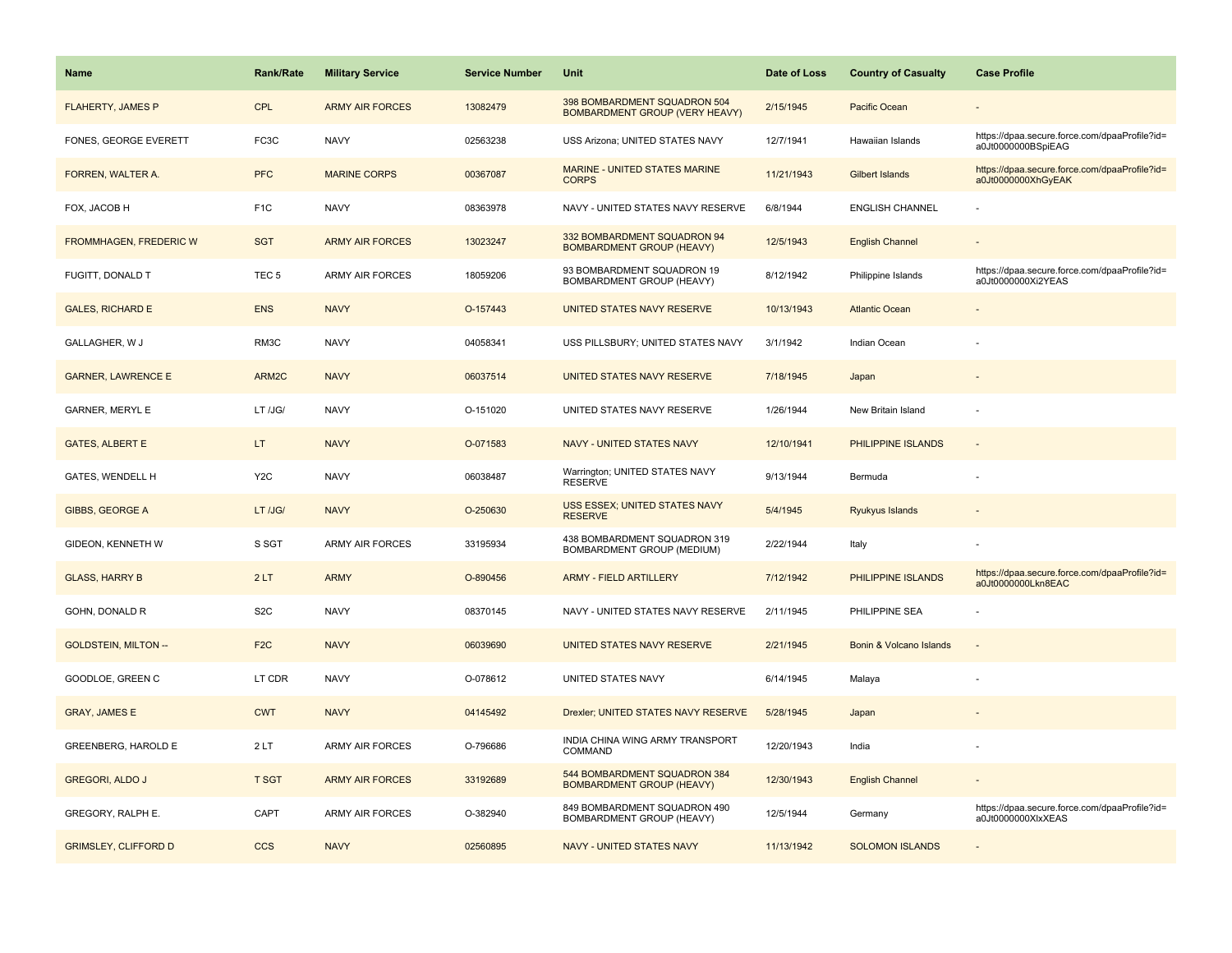| <b>Name</b>                | <b>Rank/Rate</b>  | <b>Military Service</b> | <b>Service Number</b> | Unit                                                            | Date of Loss | <b>Country of Casualty</b>               | <b>Case Profile</b>                                                 |
|----------------------------|-------------------|-------------------------|-----------------------|-----------------------------------------------------------------|--------------|------------------------------------------|---------------------------------------------------------------------|
| <b>GUTHRIE, WALTER R</b>   | CAPT              | ARMY                    | O-460469              | SS Jean Nicolet; QUARTERMASTER<br><b>CORPS</b>                  | 7/2/1944     | Indian Ocean                             |                                                                     |
| HAGGERTY, JOHN J           | Cpl               | <b>MARINE CORPS</b>     | 869017                | <b>MARINE - UNITED STATES MARINE</b><br><b>CORPS</b>            | 7/23/1945    | Marianas Islands                         |                                                                     |
| HALL, CHARLES EMORY        | F <sub>3</sub> C  | <b>NAVY</b>             | 02564047              | USS BARTON; UNITED STATES NAVY                                  | 11/13/1942   | Solomon Islands                          |                                                                     |
| HALL, HARRY W.             | <b>CPL</b>        | <b>ARMY AIR FORCES</b>  | 33750629              | 319 BOMBARDMENT SQUADRON 90<br><b>BOMBARDMENT GROUP (HEAVY)</b> | 3/3/1945     | <b>Philippine Islands</b>                |                                                                     |
| HALL, THOMAS A             | <b>ENS</b>        | <b>NAVY</b>             | O-223759              | UNITED STATES NAVY RESERVE                                      | 2/3/1944     | Pacific Ocean                            |                                                                     |
| HAMM, WILLIAM E            | 1st Sgt           | <b>ARMY</b>             | R-1288528             | ARISAN MARU; 59 COAST ARTILLERY<br><b>REGIMENT</b>              | 10/24/1944   | China Seas                               |                                                                     |
| HANCOCK, WILLIAM O         | <b>ENS</b>        | <b>NAVY</b>             | O-126044              | UNITED STATES NAVY RESERVE                                      | 12/3/1942    | Pacific Ocean                            |                                                                     |
| HANEY, FLOYD B             | <b>CAPT</b>       | <b>ARMY AIR FORCES</b>  | O-438634              | <b>HEADQUARTERS SQUADRON 1 MAP</b><br><b>GROUP</b>              | 4/9/1942     | Caribbean Sea                            |                                                                     |
| HANSON, WALTER L           | LT /JG/           | <b>NAVY</b>             | O-263407              | UNITED STATES NAVY RESERVE                                      | 3/22/1945    | Pacific Ocean                            |                                                                     |
| HARRIS, WARREN C           | <b>PVT</b>        | <b>MARINE CORPS</b>     | 00497158              | MARINE - UNITED STATES MARINE<br><b>CORPS</b>                   | 11/20/1943   | <b>GILBERT ISLANDS</b>                   | https://dpaa.secure.force.com/dpaaProfile?id=<br>a0Jt0000000ccPCEAY |
| HART, VINCENT J            | 2LT               | <b>ARMY AIR FORCES</b>  | O-813151              | 353 FIGHTER SQUADRON 354 FIGHTER<br><b>GROUP</b>                | 3/24/1944    | English Channel                          |                                                                     |
| <b>HASSON, ERNEST--</b>    | <b>SGT</b>        | <b>ARMY</b>             | 06994186              | ARISAN MARU; 808 MILITARY POLICE<br><b>COMPANY</b>              | 10/24/1944   | China Seas                               |                                                                     |
| HATFIELD, ROBERT V         | CAPT              | <b>MARINE CORPS</b>     | O-011947              | MARINE - UNITED STATES MARINE<br><b>CORPS</b>                   | 11/3/1943    | Solomon Islands                          |                                                                     |
| HAWK, ARTHUR L             | S <sub>2</sub> C  | <b>COAST GUARD</b>      | 00655118              | <b>COAST GUARD - UNITED STATES</b><br><b>COAST GUARD</b>        | 6/13/1943    | Greenland                                | $\sim$                                                              |
| HAZEL, WILLIAM C.          | S SGT             | ARMY AIR FORCES         | 33452672              | 737 BOMBARDMENT SQUADRON 454<br>BOMBARDMENT GROUP (HEAVY)       | 5/19/1944    | North Sea or Tyrrhenian<br>Sea           |                                                                     |
| HEIL, JOHN JOSEPH          | LT COL            | <b>MARINE CORPS</b>     | O-004356              | MARINE - UNITED STATES MARINE<br><b>CORPS</b>                   | 1/19/1945    | China Seas                               | https://dpaa.secure.force.com/dpaaProfile?id=<br>a0Jt000001Bbs6UEAR |
| HELMER, FRANK R            | SGT               | <b>ARMY AIR FORCES</b>  | 39453394              | 831 BOMBARDMENT SQUADRON 485<br>BOMBARDMENT GROUP (HEAVY)       | 4/20/1944    | Mediterranean Sea                        |                                                                     |
| HENDERSON, CLIFFORD O      | ARM2C             | <b>NAVY</b>             | 02564498              | USS HORNET (CV-12); UNITED STATES<br><b>NAVY</b>                | 4/21/1944    | Wake Island                              |                                                                     |
| HENSHAW, JOHN S            | S <sub>1</sub> C  | <b>NAVY</b>             | 04145433              | Cythera; UNITED STATES NAVY<br><b>RESERVE</b>                   | 5/2/1942     | Atlantic Ocean: North<br>American Waters |                                                                     |
| <b>HERNDON, RODERICK H</b> | <b>SGT</b>        | <b>MARINE CORPS</b>     | 00497114              | MARINE - UNITED STATES MARINE<br><b>CORPS</b>                   | 6/2/1944     | Solomon Islands                          |                                                                     |
| HERRON, TERENCE J          | ARM3C             | <b>NAVY</b>             | 06033155              | USS MONTEREY; UNITED STATES NAVY<br><b>RESERVE</b>              | 1/24/1944    | Ellice Islands                           | $\sim$                                                              |
| HIBBLE, JAMES L            | SC <sub>2</sub> C | <b>NAVY</b>             | 02685950              | NAVY - UNITED STATES NAVY                                       | 1/3/1944     | <b>ATLANTIC OCEAN</b>                    |                                                                     |
| HILEMAN, FLOYD N           | S SGT             | ARMY AIR FORCES         | 13106029              | 429 BOMBARDMENT SQUADRON 2<br>BOMBARDMENT GROUP (HEAVY)         | 10/14/1943   | North Sea or Tyrrhenian<br>Sea           |                                                                     |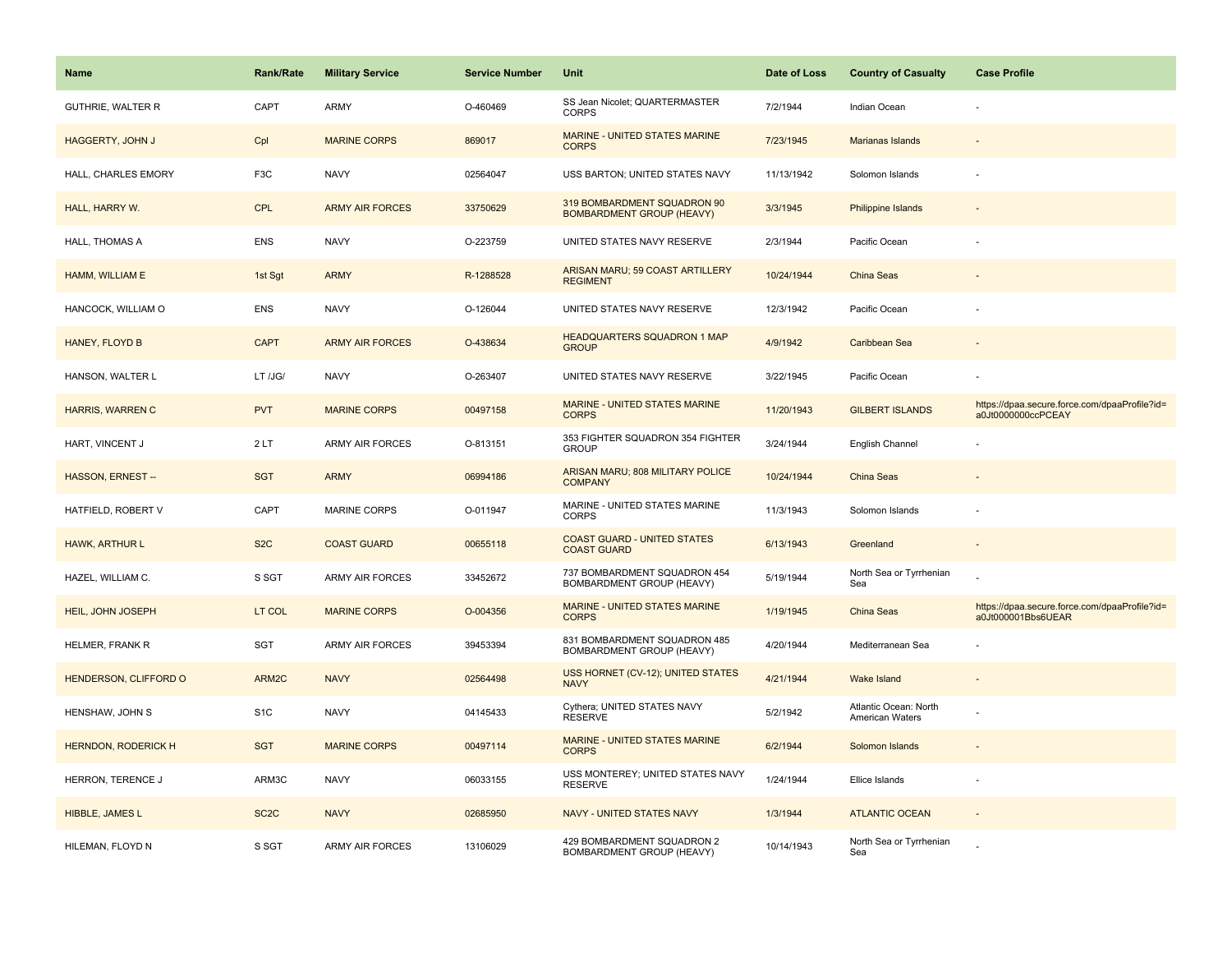| <b>Name</b>                 | <b>Rank/Rate</b>  | <b>Military Service</b> | <b>Service Number</b> | Unit                                                             | Date of Loss | <b>Country of Casualty</b> | <b>Case Profile</b>                                                 |
|-----------------------------|-------------------|-------------------------|-----------------------|------------------------------------------------------------------|--------------|----------------------------|---------------------------------------------------------------------|
| <b>HILL, CURTIS B</b>       | <b>PFC</b>        | <b>ARMY</b>             | 33454693              | <b>HEADQUARTERS COMPANY FIFTEENTH</b><br><b>ARMY</b>             | 12/28/1944   | <b>English Channel</b>     |                                                                     |
| HINES, PALMUS --            | STM1C             | <b>NAVY</b>             | 02565237              | USS LISCOME BAY; UNITED STATES<br><b>NAVY</b>                    | 11/24/1943   | Pacific Ocean              |                                                                     |
| <b>HINTON, CHARLES E</b>    | <b>CMM</b>        | <b>NAVY</b>             | 02149367              | <b>UNITED STATES NAVY</b>                                        | 11/8/1942    | Algeria                    |                                                                     |
| HODSON, KENNETH F           | 1 LT              | ARMY AIR FORCES         | O-735869              | 883 BOMBARDMENT SQUADRON 500<br>BOMBARDMENT GROUP (VERY HEAVY)   | 11/29/1944   | Marianas Islands           |                                                                     |
| HOFFMAN, JAMES E            | S SGT             | <b>ARMY AIR FORCES</b>  | 33193703              | 373 BOMBARDMENT SQUADRON 308<br><b>BOMBARDMENT GROUP (HEAVY)</b> | 5/20/1944    | China Seas                 |                                                                     |
| HOGAN, GEORGE M             | SGT               | <b>ARMY AIR FORCES</b>  | 33845295              | 28 BOMBARDMENT SQUADRON 19<br>BOMBARDMENT GROUP (VERY HEAVY)     | 5/29/1945    | Bonin & Volcano Islands    |                                                                     |
| <b>HOLLORAN, ROBERT E</b>   | <b>ENS</b>        | <b>NAVY</b>             | O-306350              | UNITED STATES NAVY RESERVE                                       | 3/20/1944    | <b>Atlantic Ocean</b>      |                                                                     |
| HOLMES, JAMES R             | CAPT              | ARMY                    | O-021195              | ARISAN MARU; 60 COAST ARTILLERY<br><b>REGIMENT</b>               | 10/24/1944   | China Seas                 |                                                                     |
| HOYLE, WILLIAM E            | S SGT             | <b>ARMY AIR FORCES</b>  | 06855266              | <b>AIR CORPS</b>                                                 | 2/6/1945     | <b>Indian Ocean</b>        |                                                                     |
| HUBBELL, ROBERT B.          | CAPT              | <b>ARMY AIR FORCES</b>  | O-388598              | 68 FIGHTER SQUADRON 347 FIGHTER<br><b>GROUP</b>                  | 1/27/1943    | Solomon Islands            |                                                                     |
| <b>IVEY, DENNY C</b>        | LT.               | <b>NAVY</b>             | O-148761              | UNITED STATES NAVY RESERVE                                       | 2/21/1945    | Bonin & Volcano Islands    |                                                                     |
| JACKSON, HENRY              | STM1C             | <b>NAVY</b>             | 08368441              | NAVY - UNITED STATES NAVY RESERVE                                | 7/30/1945    | PHILIPPINE SEA             | https://dpaa.secure.force.com/dpaaProfile?id=<br>a0Jt0000000ccQPEAY |
| JACOBS, ROBERT F.           | S SGT             | <b>ARMY AIR FORCES</b>  | 33738013              | 372 BOMBARDMENT SQUADRON 307<br><b>BOMBARDMENT GROUP (HEAVY)</b> | 7/15/1944    | Caroline Islands           |                                                                     |
| JOBE, ROBERT W              | <b>PFC</b>        | ARMY                    | 36065829              | ARMY - ORDNANCE DEPARTMENT                                       | 2/7/1943     | ATLANTIC OCEAN             |                                                                     |
| JOHNSON, HARLAN WAYNE       | S <sub>2</sub> C  | <b>NAVY</b>             | 03684899              | <b>NAVY - UNITED STATES NAVY</b>                                 | 12/26/1942   | PHILIPPINE ISLANDS         | https://dpaa.secure.force.com/dpaaProfile?id=<br>a0Jt0000000XemoEAC |
| JOHNSON, HERMAN C           | ST3C              | <b>NAVY</b>             | 08368528              | LST-496; UNITED STATES NAVY<br><b>RESERVE</b>                    | 6/11/1944    | English Channel            |                                                                     |
| <b>JOHNSON, RUSSELL E</b>   | <b>PVT</b>        | <b>ARMY</b>             | 33196288              | <b>USAT DORCHESTER; UNITED STATES</b><br><b>ARMY</b>             | 2/3/1943     | Greenland                  |                                                                     |
| JONES, ALBERT EDWARD        | 1 LT              | MARINE CORPS            | O-032202              | MARINE - UNITED STATES MARINE<br><b>CORPS</b>                    | 6/16/1945    | Ryukyus Islands            |                                                                     |
| <b>JONES, FLETCHER H</b>    | <b>ENS</b>        | <b>NAVY</b>             | O-250904              | UNITED STATES NAVY RESERVE                                       | 1/29/1944    | <b>Marshall Islands</b>    |                                                                     |
| JONES, HAROLD E             | LT.               | <b>NAVY</b>             | O-171961              | USS LISCOME BAY; UNITED STATES<br>NAVY RESERVE                   | 11/24/1943   | Gilbert Islands            |                                                                     |
| JONES, JACK E               | ARM3C             | <b>NAVY</b>             | 06032679              | UNITED STATES NAVY RESERVE                                       | 10/18/1943   | Pacific Ocean              |                                                                     |
| JONES, ROBERT E             | RM <sub>2</sub> C | <b>COAST GUARD</b>      | 00220039              | COAST GUARD - UNITED STATES<br><b>COAST GUARD</b>                | 3/9/1944     | <b>Atlantic Ocean</b>      |                                                                     |
| <b>JONES, WILLIAM REECE</b> | <b>PFC</b>        | <b>MARINE CORPS</b>     | 00367010              | <b>MARINE - UNITED STATES MARINE</b><br><b>CORPS</b>             | 1/28/1944    | Australia                  |                                                                     |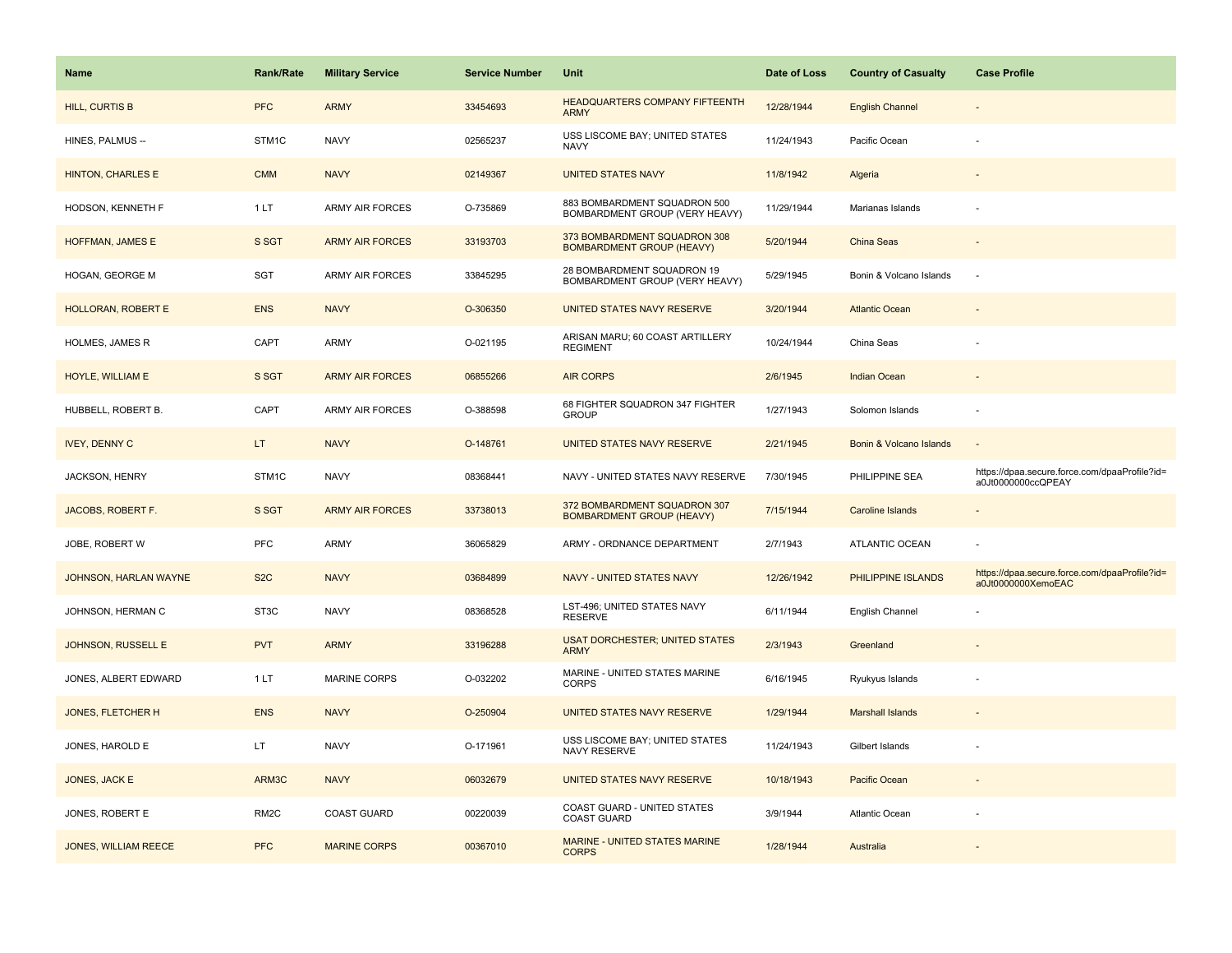| Name                         | <b>Rank/Rate</b>  | <b>Military Service</b> | <b>Service Number</b> | Unit                                                              | Date of Loss | <b>Country of Casualty</b>       | <b>Case Profile</b>                                                 |
|------------------------------|-------------------|-------------------------|-----------------------|-------------------------------------------------------------------|--------------|----------------------------------|---------------------------------------------------------------------|
| JUDGE, JAMES C               | <b>ENS</b>        | <b>NAVY</b>             | O-351353              | USS WASP; UNITED STATES NAVY<br><b>RESERVE</b>                    | 10/15/1944   | Central/South Pacific<br>Theater |                                                                     |
| KAIL, CHARLES WILLIAM        | LT COL            | <b>MARINE CORPS</b>     | O-003850              | MARINE - UNITED STATES MARINE<br><b>CORPS</b>                     | 10/24/1944   | Pacific Ocean                    |                                                                     |
| KATZOFF, SIDNEY H            | <b>PVT</b>        | ARMY                    | 33194974              | <b>USAT DORCHESTER; MEDICAL</b><br><b>DEPARTMENT</b>              | 2/3/1943     | Greenland                        |                                                                     |
| <b>KELLY, CHARLES HAYDEN</b> | 1LT               | <b>MARINE CORPS</b>     | O-025399              | MARINE - UNITED STATES MARINE<br><b>CORPS</b>                     | 11/10/1944   | PHILIPPINE SEA                   | $\overline{\phantom{a}}$                                            |
| KENDALL, JOSEPH W            | 2LT               | <b>ARMY AIR FORCES</b>  | O-671370              | 561 BOMBARDMENT SQUADRON 388<br>BOMBARDMENT GROUP (HEAVY)         | 10/2/1943    | North Sea or Tyrrhenian<br>Sea   |                                                                     |
| <b>KENNEY, JOSEPH P</b>      | S <sub>1</sub> C  | <b>COAST GUARD</b>      | 00598534              | <b>COAST GUARD - UNITED STATES</b><br><b>COAST GUARD</b>          | 6/13/1943    | Greenland                        |                                                                     |
| KESSLER, CLARENCE W          | PFC               | ARMY                    | 33850379              | ARMY - 315 INFANTRY 79 DIVISION                                   | 1/19/1945    | <b>FRANCE</b>                    |                                                                     |
| KIKTA, PETER --              | <b>CPL</b>        | <b>ARMY AIR FORCES</b>  | 13082444              | 718 BOMBARDMENT SQUADRON 449<br><b>BOMBARDMENT GROUP (HEAVY)</b>  | 12/26/1945   | Italy                            |                                                                     |
| KIMMEL, MANNING M            | CDR               | <b>NAVY</b>             | O-074869              | ROBALO; UNITED STATES NAVY                                        | 7/2/1944     | Philippine Islands               |                                                                     |
| KING, EUGENE JORDAN          | S <sub>2</sub> C  | <b>NAVY</b>             | 02563911              | Sims; UNITED STATES NAVY                                          | 5/7/1942     | <b>Coral Sea</b>                 |                                                                     |
| KING, FRANCIS X              | GM <sub>2</sub> C | <b>NAVY</b>             | 02563368              | USS JARVIS; UNITED STATES NAVY                                    | 8/9/1942     | Solomon Islands                  |                                                                     |
| <b>KING, THOMAS J</b>        | S <sub>2</sub> C  | <b>NAVY</b>             | 02566027              | Warrington; UNITED STATES NAVY<br><b>RESERVE</b>                  | 9/13/1944    | Bermuda                          | $\sim$                                                              |
| KNIGHT, CHARLES G            | Y <sub>1</sub> C  | <b>NAVY</b>             | 06036570              | NAVY - UNITED STATES NAVY RESERVE                                 | 3/19/1945    | <b>JAPAN</b>                     |                                                                     |
| <b>KNOWLDEN, ROBERT S</b>    | <b>T SGT</b>      | <b>ARMY AIR FORCES</b>  | 13070626              | 501 BOMBARDMENT SQUADRON 345<br><b>BOMBARDMENT GROUP (MEDIUM)</b> | 1/9/1945     | Philippine Islands               |                                                                     |
| KOUTSOS, JOHN M              | S <sub>1</sub> C  | <b>NAVY</b>             | 06039207              | <b>GOLET; UNITED STATES NAVY</b><br><b>RESERVE</b>                | 7/12/1944    | Japan                            |                                                                     |
| <b>KRUEGER, RICHARD W</b>    | <b>T SGT</b>      | <b>ARMY AIR FORCES</b>  | 33447184              | 424 BOMBARDMENT SQUADRON 307<br><b>BOMBARDMENT GROUP (HEAVY)</b>  | 3/29/1944    | Caroline Islands                 |                                                                     |
| LAFOLLETTE, CW               | <b>CYA</b>        | <b>NAVY</b>             | 03213001              | LIDDLE; UNITED STATES NAVY                                        | 12/7/1944    | Philippine Islands               |                                                                     |
| LANIGAN, PAUL R              | RDM2C             | <b>NAVY</b>             | 06034223              | UNITED STATES NAVY RESERVE                                        | 7/16/1944    | Caribbean Sea                    |                                                                     |
| LATIMER, WILLIAM JAMES       | MAJ               | ARMY                    | O-017590              | <b>BRAZIL MARU; HEADQUARTERS</b><br>PHILIPPINES DEPARTMENT        | 1/23/1945    | China Seas                       | https://dpaa.secure.force.com/dpaaProfile?id=<br>a0Jt000001CR1A5EAL |
| LAYCOCK, MORRIS BENJAMIN     | <b>PFC</b>        | <b>MARINE CORPS</b>     | 456866                | MARINE - UNITED STATES MARINE<br><b>CORPS</b>                     | 11/20/1943   | Gilbert Islands                  | https://dpaa.secure.force.com/dpaaProfile?id=<br>a0Jt0000000LIHDEA0 |
| LEFFLER, HARRIS P            | MOMM2C            | <b>NAVY</b>             | 06033837              | NAVY - UNITED STATES NAVY RESERVE                                 | 2/10/1945    | PACIFIC OCEAN                    |                                                                     |
| LENTZ, WILLIAM E             | FC3C              | <b>NAVY</b>             | 02564584              | LUCE; UNITED STATES NAVY                                          | 5/4/1945     | <b>Philippine Sea</b>            |                                                                     |
| LEWIS, CLIFFORD ALTON        | COX               | <b>NAVY</b>             | 02563254              | NAVY - UNITED STATES NAVY                                         | 12/10/1941   | PHILIPPINE ISLANDS               |                                                                     |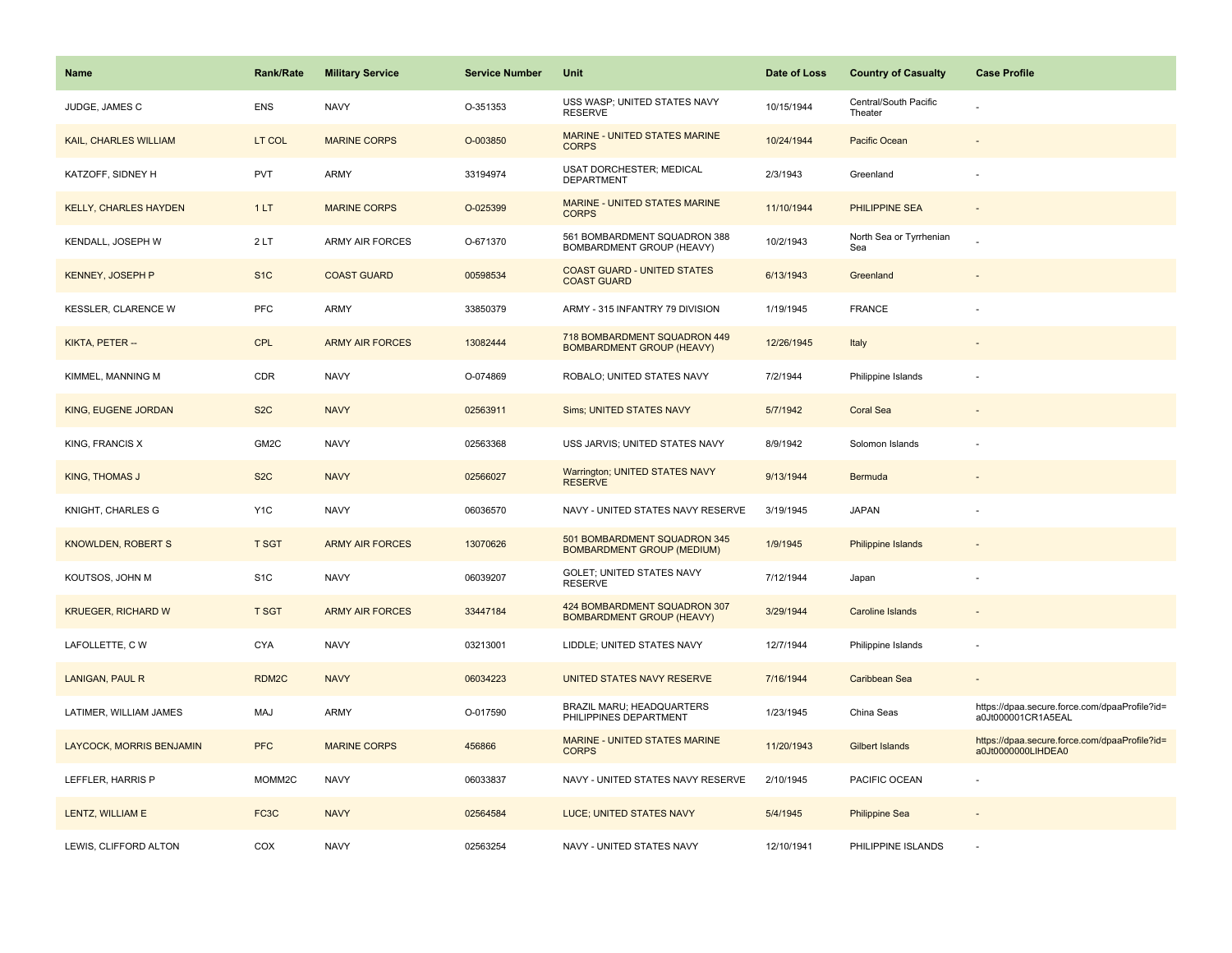| <b>Name</b>               | Rank/Rate         | <b>Military Service</b> | <b>Service Number</b> | Unit                                                                                         | Date of Loss | <b>Country of Casualty</b>     | <b>Case Profile</b>      |
|---------------------------|-------------------|-------------------------|-----------------------|----------------------------------------------------------------------------------------------|--------------|--------------------------------|--------------------------|
| LINDSAY, CLIFFORD A       | F <sub>1</sub> C  | <b>COAST GUARD</b>      | 00220771              | <b>USCGC ALEXANDER HAMILTON; COAST</b><br><b>GUARD - UNITED STATES COAST</b><br><b>GUARD</b> | 1/29/1942    | Iceland                        |                          |
| LINDSAY, EDWARD L         | S SGT             | <b>ARMY AIR FORCES</b>  | 13042776              | 577 BOMBARDMENT SQUADRON 392<br>BOMBARDMENT GROUP (HEAVY)                                    | 4/9/1944     | <b>Baltic Sea</b>              | $\overline{\phantom{a}}$ |
| LITTLE, SAMUEL W          | <b>CAPT</b>       | <b>ARMY</b>             | O-314262              | <b>ARMY - HEADQUARTERS PHILIPPINES</b><br><b>DEPARTMENT</b>                                  | 12/15/1944   | PHILIPPINE ISLANDS             |                          |
| LLOYD, DEMAREST --        | LT /JG/           | <b>NAVY</b>             | O-250538              | UNITED STATES NAVY RESERVE                                                                   | 6/12/1944    | Pacific Ocean                  |                          |
| LLOYD, EDWARD M           | 1LT               | <b>ARMY</b>             | O-418332              | <b>SHINYO MARU; HEADQUARTERS</b><br><b>COMPANY PHILIPPINES DEPARTMENT</b>                    | 9/7/1944     | <b>Philippine Islands</b>      |                          |
| LOPEZ, JOSE A             | <b>PVT</b>        | ARMY                    | 33450074              | 366 INFANTRY REGIMENT                                                                        | 2/8/1945     | Italy                          |                          |
| LYNCH, PATRICK --         | SC <sub>1</sub> C | <b>NAVY</b>             | 03751687              | Atik; UNITED STATES NAVY                                                                     | 3/27/1942    | Bermuda                        | $\overline{\phantom{a}}$ |
| MACLEAN, JAMES S          | 1st Lt            | ARMY AIR FORCES         | O-723645              | 739 BOMBARDMENT SQUADRON 454<br>BOMBARDMENT GROUP (HEAVY)                                    | 1/20/1945    | Adriatic Sea                   |                          |
| <b>MADISON, JOHN M</b>    | 1LT               | <b>ARMY</b>             | O-331261              | 370 INFANTRY 92 DIVISION                                                                     | 4/5/1945     | Italy                          |                          |
| MAHONEY, PATRICK J        | PVT               | <b>ARMY</b>             | 33189137              | 3206 QUARTERMASTER SERVICES<br><b>COMPANY</b>                                                | 4/28/1944    | English Channel                |                          |
| <b>MARSHALL, THOMAS W</b> | LT CDR            | <b>NAVY</b>             | O-063370              | <b>UNITED STATES NAVY</b>                                                                    | 2/28/1942    | <b>Atlantic Ocean</b>          |                          |
| MCARTOR, JOHN L.          | S Sgt             | <b>ARMY AIR FORCES</b>  | 13023200              | 66 BOMBARDMENT SQUADRON 44<br>BOMBARDMENT GROUP (HEAVY)                                      | 2/16/1943    | English Channel                |                          |
| MCBRIDE, ROY J            | MOMM <sub>2</sub> | <b>NAVY</b>             | 04146268              | BONEFISH; UNITED STATES NAVY<br><b>RESERVE</b>                                               | 7/14/1945    | Sea of Japan                   |                          |
| MCCARTER, ISIAH H         | T/5               | ARMY                    | 33006080              | 29 CHEMICAL DECONTAMINATION<br>COMPANY                                                       | 5/21/1944    | Hawaiian Islands               |                          |
| MCCRAY, EDWARD P          | <b>MGySgt</b>     | <b>MARINE CORPS</b>     | 00240712              | MARINE - UNITED STATES MARINE<br><b>CORPS</b>                                                | 9/17/1944    | Solomon Islands                |                          |
| MCGINNIS, CH              | 1st Lt            | <b>ARMY AIR FORCES</b>  | O-432709              | 43 FIGHTER SQUADRON 16 FIGHTER<br><b>GROUP</b>                                               | 4/8/1943     | Panama                         |                          |
| MCGONEGAL, ALFRED R       | LT.               | <b>NAVY</b>             | O-184244              | <b>USS CARD; UNITED STATES NAVY</b><br><b>RESERVE</b>                                        | 1/27/1944    | <b>Atlantic Ocean</b>          |                          |
| MCGUFFIN, HERBERT L       | T Sgt             | <b>ARMY AIR FORCES</b>  | 33194547              | 703 BOMBARDMENT SQUADRON 445<br>BOMBARDMENT GROUP (HEAVY)                                    | 11/15/1943   | Caribbean Sea                  | ÷,                       |
| MCKEE, WILLIAM C          | Capt              | <b>ARMY AIR FORCES</b>  | O-759386              | 423 BOMBARDMENT SQUADRON 306<br><b>BOMBARDMENT GROUP (HEAVY)</b>                             | 10/22/1944   | North Sea or Tyrrhenian<br>Sea |                          |
| <b>MCKENNA, PATRICK K</b> | SEA1              | <b>NAVY</b>             | 08366005              | SUBMARINE Albacore; UNITED STATES<br>NAVY RESERVE                                            | 11/7/1944    | Japan                          |                          |
| MCKINNEY, ELDRIDGE W      | RT <sub>3</sub>   | <b>NAVY</b>             | 02564959              | <b>SCAMP; UNITED STATES NAVY</b>                                                             | 12/5/1944    | Bonin & Volcano Islands        | $\sim$                   |
| MCMAHON, GEORGE J         | F <sub>2c</sub>   | <b>NAVY</b>             | 04146619              | UNITED STATES NAVY RESERVE                                                                   | 11/12/1942   | French Morocco                 | ÷                        |
| <b>MCNEIL, HUGH D</b>     | 1st Lt            | <b>ARMY AIR FORCES</b>  | O-731173              | 69 BOMBARDMENT SQUADRON 42<br><b>BOMBARDMENT GROUP (MEDIUM)</b>                              | 6/23/1943    | Solomon Islands                |                          |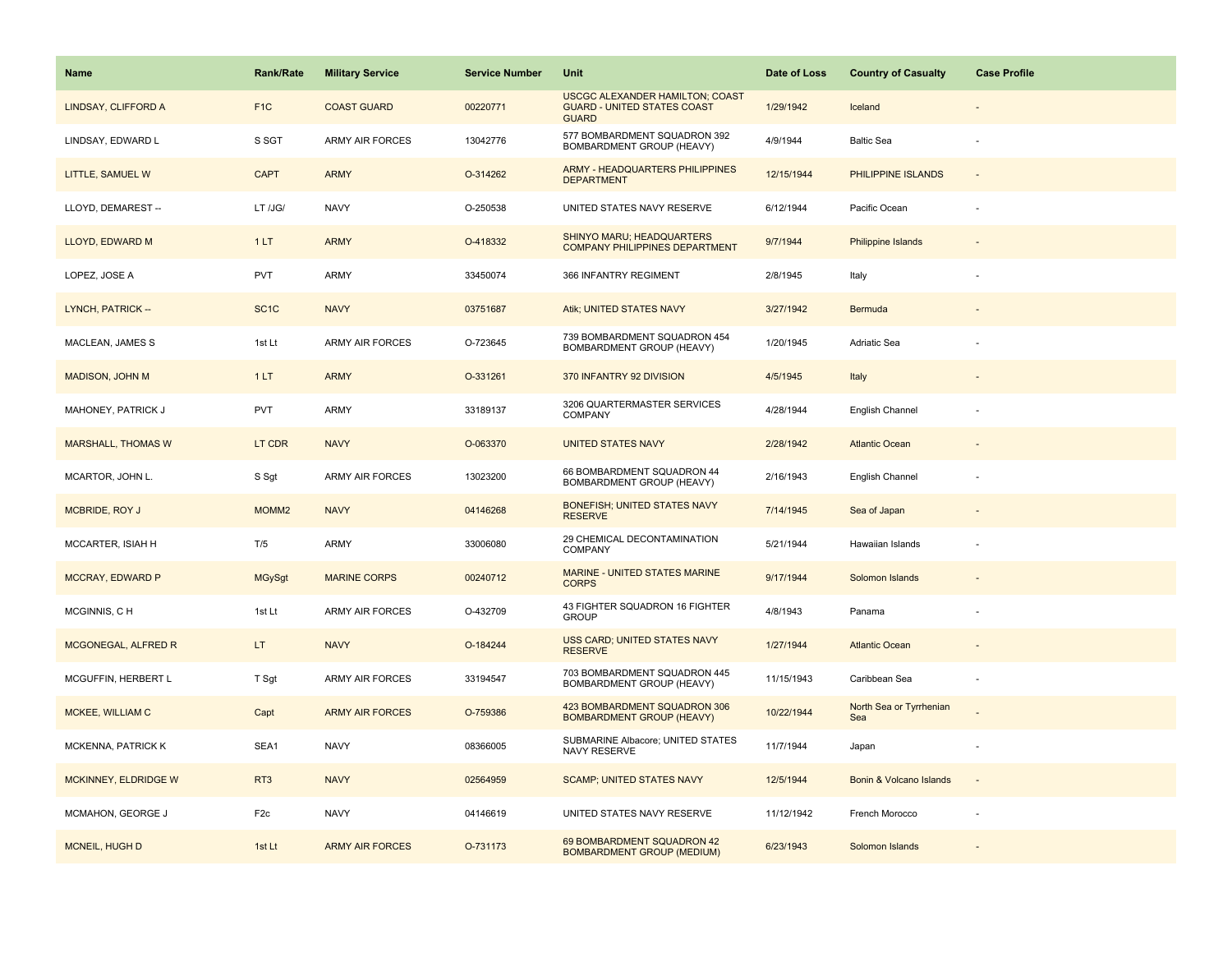| <b>Name</b>              | <b>Rank/Rate</b>  | <b>Military Service</b> | <b>Service Number</b> | Unit                                                                              | Date of Loss | <b>Country of Casualty</b>       | <b>Case Profile</b>                                                 |
|--------------------------|-------------------|-------------------------|-----------------------|-----------------------------------------------------------------------------------|--------------|----------------------------------|---------------------------------------------------------------------|
| MEARS, HOWARD F          | Lt Cdr            | <b>NAVY</b>             | O-146555              | UNITED STATES NAVY                                                                | 6/1/1945     | Singapore Strait                 |                                                                     |
| <b>MERCER, CHARLES O</b> | <b>CPL</b>        | <b>ARMY AIR FORCES</b>  | 33452492              | 759 BOMBARDMENT SQUADRON 459<br><b>BOMBARDMENT GROUP (HEAVY)</b>                  | 12/18/1944   | <b>Adriatic Sea</b>              |                                                                     |
| MEROS, PETER N           | LT                | <b>NAVY</b>             | O-098091              | UNITED STATES NAVY RESERVE; USS<br>Conklin (DE-439)                               | 6/5/1945     | Central/South Pacific<br>Theater |                                                                     |
| <b>MESSIK, IRVING --</b> | <b>CPL</b>        | <b>ARMY AIR FORCES</b>  | 32975585              | 32 PHOTO SQUADRON 5<br><b>RECONNAISSANCE GROUP</b>                                | 4/20/1944    | Mediterranean Sea                |                                                                     |
| MEYER, CARL HEINZ        | <b>PVT</b>        | <b>MARINE CORPS</b>     | 00356093              | MARINE - UNITED STATES MARINE<br><b>CORPS</b>                                     | 9/27/1942    | SOLOMON ISLANDS                  |                                                                     |
| MINNICH, WALTER LEE      | Pvt               | <b>MARINE CORPS</b>     | 392484                | MARINE - UNITED STATES MARINE<br><b>CORPS</b>                                     | 11/22/1942   | Solomon Islands                  |                                                                     |
| MITCHLER, PAUL E         | 1LT               | ARMY AIR FORCES         | O-300044              | ARISAN MARU; 16 BOMBARDMENT<br>SQUADRON 27 BOMBARDMENT GROUP<br>(LIGHT)           | 10/24/1944   | China Seas                       |                                                                     |
| MOYNELO, HAROLD C        | <b>ENS</b>        | <b>NAVY</b>             | O-389853              | NAVY - UNITED STATES NAVY                                                         | 7/30/1945    | PHILIPPINE SEA                   | https://dpaa.secure.force.com/dpaaProfile?id=<br>a0Jt0000000LkpxEAC |
| MULLIGAN, JOHN J         | GM3C              | <b>NAVY</b>             | 08363684              | YMS-409; UNITED STATES NAVY<br><b>RESERVE</b>                                     | 9/13/1944    | Virgin Islands                   |                                                                     |
| MURPHY, JAMES E          | <b>CAPT</b>       | <b>ARMY AIR FORCES</b>  | O-437249              | 550 BOMBARDMENT SQUADRON 385<br><b>BOMBARDMENT GROUP (HEAVY)</b>                  | 4/4/1945     | North Sea or Tyrrhenian<br>Sea   |                                                                     |
| MURPHY, WILLIAM J        | S SGT             | ARMY AIR FORCES         | 33190869              | 437 BOMBARDMENT SQUADRON 319<br>BOMBARDMENT GROUP (MEDIUM)                        | 1/16/1944    | North Sea or Tyrrhenian<br>Sea   |                                                                     |
| <b>NELSON, WILSON S</b>  | TEC <sub>5</sub>  | <b>ARMY</b>             | 33448089              | SS CAPE SAN JUAN; 855 ENGINEERS<br><b>BATTALION (AVIATION)</b>                    | 11/11/1943   | Fiji                             |                                                                     |
| NEWMAN, LOUIS A.         | <b>PVT</b>        | <b>ARMY</b>             | 33740542              | 44 ENGINEERS COMBAT BATTALION                                                     | 1/16/1945    | Germany                          | https://dpaa.secure.force.com/dpaaProfile?id=<br>a0Jt000001i75tlEAA |
| NONAMAKER, GEORGE J      | AMM <sub>2C</sub> | <b>NAVY</b>             | 02566227              | UNITED STATES NAVY RESERVE                                                        | 10/12/1945   | <b>Hawaiian Islands</b>          |                                                                     |
| NORRIS, EZEKIEL B        | ENS               | <b>NAVY</b>             | O-141274              | UNITED STATES NAVY RESERVE                                                        | 3/17/1943    | North Atlantic Ocean             |                                                                     |
| <b>NOWLIN, LOUIS E</b>   | 2LT               | <b>ARMY AIR FORCES</b>  | O-801895              | 363 FIGHTER SQUADRON 357 FIGHTER<br><b>GROUP</b>                                  | 9/15/1944    | North Sea or Tyrrhenian<br>Sea   |                                                                     |
| OBRIEN, JAMES J          | Pfc               | <b>ARMY</b>             | 33157752              | 13 REGIMENT 1 ARMORED DIVISION                                                    | 5/30/1944    | Italy                            |                                                                     |
| <b>OLER, ISADORE</b>     | F <sub>1C</sub>   | <b>NAVY</b>             | 08372391              | NAVY - UNITED STATES NAVY RESERVE                                                 | 6/16/1945    | <b>RYUKYUS ISLANDS</b>           |                                                                     |
| OLIVER, CLARENCE E       | MM3C              | <b>NAVY</b>             | 08369618              | NAVY - UNITED STATES NAVY RESERVE                                                 | 10/25/1944   | PHILIPPINE ISLANDS               | $\sim$                                                              |
| <b>OSBURN, RICHARD R</b> | 2LT               | <b>ARMY AIR FORCES</b>  | O-678132              | 67 BOMBARDMENT SQUADRON 44<br><b>BOMBARDMENT GROUP (HEAVY)</b>                    | 11/18/1943   | Norway                           |                                                                     |
| OSTER, BERNARDT --       | S SGT             | <b>ARMY AIR FORCES</b>  | 13105849              | 568 BOMBARDMENT SQUADRON 390<br>BOMBARDMENT GROUP (HEAVY)                         | 1/4/1944     | Denmark                          |                                                                     |
| OTT, JAMES R             | S <sub>2</sub> C  | <b>NAVY</b>             | 02567048              | <b>REID; UNITED STATES NAVY</b>                                                   | 12/11/1944   | Philippine Islands               |                                                                     |
| OXENDINE, RAYMOND I      | S SGT             | <b>ARMY AIR FORCES</b>  | 33044780              | 500TH BOMBARDMENT SQUADRON,<br>345TH BOMBARDMENT GROUP<br>(MEDIUM), 5TH AIR FORCE | 3/2/1945     | China Seas                       |                                                                     |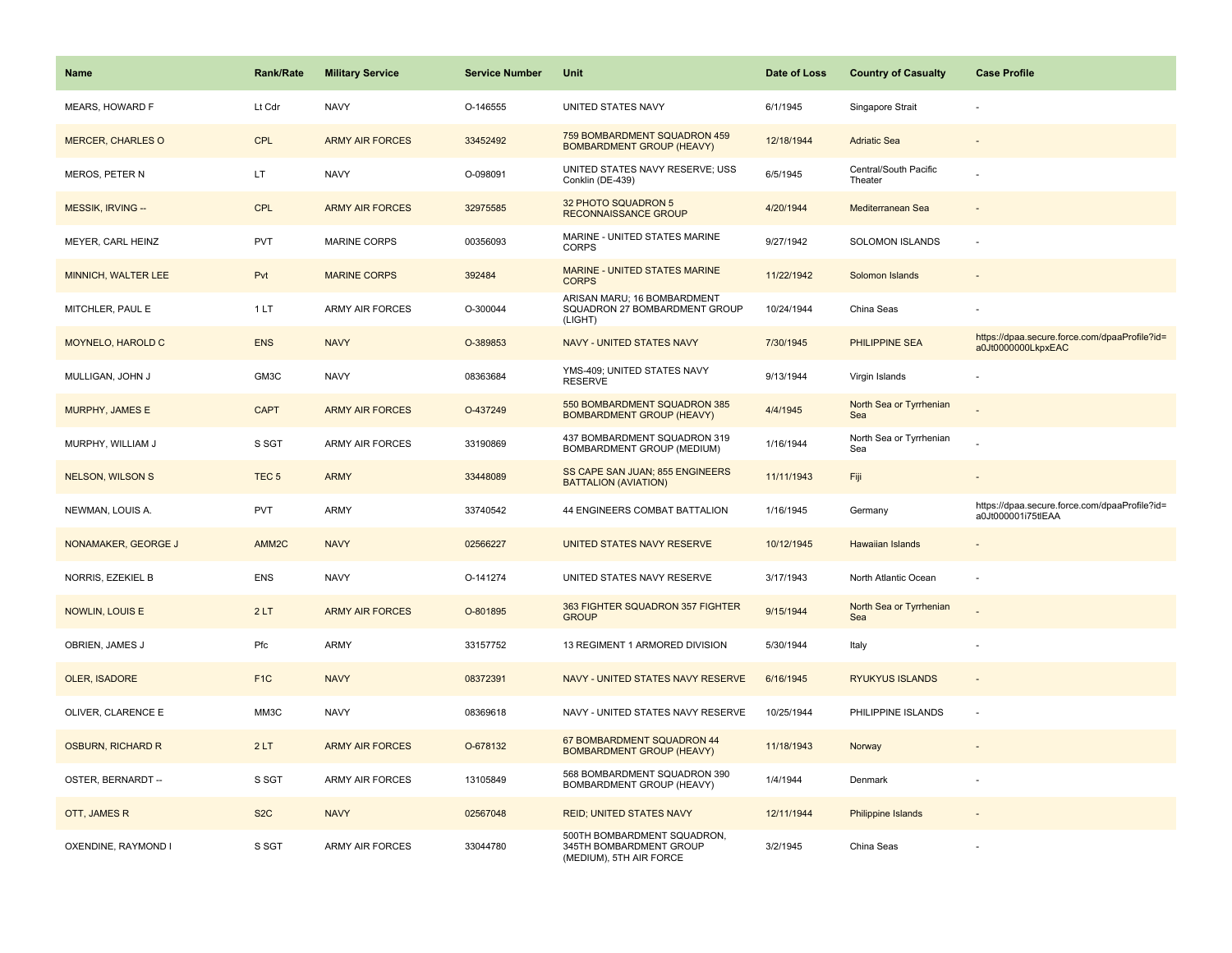| <b>Name</b>              | <b>Rank/Rate</b>  | <b>Military Service</b> | <b>Service Number</b> | Unit                                                             | Date of Loss | <b>Country of Casualty</b>              | <b>Case Profile</b>                                                 |
|--------------------------|-------------------|-------------------------|-----------------------|------------------------------------------------------------------|--------------|-----------------------------------------|---------------------------------------------------------------------|
| <b>PARKER, FRANCIS D</b> | <b>SGT</b>        | <b>ARMY AIR FORCES</b>  | 33455708              | 375 BOMBARDMENT SQUADRON 308<br><b>BOMBARDMENT GROUP (HEAVY)</b> | 11/16/1944   | China                                   |                                                                     |
| PARKER, GLENN G          | LT /JG/           | <b>NAVY</b>             | O-125393              | UNITED STATES NAVY RESERVE                                       | 12/27/1943   | New Caledonia                           |                                                                     |
| PARKS, HENRY F           | Y <sub>1</sub> C  | <b>NAVY</b>             | 02563582              | Skill; UNITED STATES NAVY                                        | 9/25/1943    | North or Tyrrhenian Seas                |                                                                     |
| PARSONS, MARVIN C C      | S SGT             | <b>ARMY AIR FORCES</b>  | 33156629              | 400 BOMBARDMENT SQUADRON 90<br>BOMBARDMENT GROUP (HEAVY)         | 5/19/1943    | New Guinea                              |                                                                     |
| PEARSON, LUTHER M        | <b>PVT</b>        | <b>ARMY</b>             | 33745404              | ARMY - 3206 QUARTERMASTER<br><b>SERVICES COMPANY</b>             | 4/28/1944    | <b>ENGLISH CHANNEL</b>                  |                                                                     |
| PEELE, OLIVER WORTH      | AMM3C             | <b>NAVY</b>             | 02563580              | UNITED STATES NAVY                                               | 7/9/1942     | Pacific Ocean                           |                                                                     |
| PEIRCE, BEACH --         | <b>ENS</b>        | <b>NAVY</b>             | O-099825              | UNITED STATES NAVY RESERVE                                       | 6/15/1942    | <b>Central/South Pacific</b><br>Theater |                                                                     |
| PERRY, ELMER C           | S <sub>1</sub> C  | <b>NAVY</b>             | 06037311              | UNITED STATES NAVY RESERVE                                       | 3/29/1943    | North Atlantic Ocean                    | ÷.                                                                  |
| PETRILLO, GEORGE W       | S SGT             | <b>ARMY AIR FORCES</b>  | 06999080              | 367 BOMBARDMENT SQUADRON 306<br><b>BOMBARDMENT GROUP (HEAVY)</b> | 2/3/1945     | <b>English Channel</b>                  |                                                                     |
| PEYTON, ROBERT C         | STM1C             | <b>NAVY</b>             | 08363503              | NAVY - UNITED STATES NAVY RESERVE                                | 7/30/1945    | PHILIPPINE SEA                          | https://dpaa.secure.force.com/dpaaProfile?id=<br>a0Jt0000000LkihEAC |
| PIERCE, JOHN R R         | <b>CDR</b>        | <b>NAVY</b>             | O-062097              | <b>SUBMARINE Argonaut; UNITED STATES</b><br><b>NAVY</b>          | 1/10/1943    | <b>New Britain Island</b>               |                                                                     |
| PINCKNEY, WT             | TEC <sub>5</sub>  | <b>ARMY</b>             | 33191593              | ARMY - 129 QUARTERMASTER TRUCK<br><b>BATTALION</b>               | 4/6/1946     | <b>NEW GUINEA</b>                       |                                                                     |
| PITTMAN, GEORGE W        | CK <sub>2</sub> C | <b>NAVY</b>             | 06038579              | SHARK (SS-314); UNITED STATES NAVY<br><b>RESERVE</b>             | 10/24/1944   | China Seas                              |                                                                     |
| POLLACK, SOLOMON --      | <b>SGT</b>        | ARMY AIR FORCES         | 33746665              | 404 BOMBARDMENT SQUADRON 28<br>BOMBARDMENT GROUP (HEAVY)         | 1/23/1945    | Kurile Islands                          |                                                                     |
| POLSTON, ALBERT O        | <b>ENS</b>        | <b>NAVY</b>             | O-299413              | UNITED STATES NAVY RESERVE                                       | 10/25/1944   | <b>Philippine Islands</b>               |                                                                     |
| POOLE, THOMAS H          | S C               | <b>NAVY</b>             | 00204242              | USS ATLANTA; UNITED STATES NAVY                                  | 11/13/1942   | Solomon Islands                         |                                                                     |
| POPE, DAVID H            | Lt Cdr            | <b>NAVY</b>             | O-82732               | <b>UNITED STATES NAVY</b>                                        | 7/18/1943    | Solomon Islands                         |                                                                     |
| PYE, JOHN B              | LT CDR            | <b>NAVY</b>             | O-082755              | SWORDFISH; UNITED STATES NAVY                                    | 1/29/1945    | Ryukyus Islands                         |                                                                     |
| PYRON, ALBERT J          | <b>CPL</b>        | <b>ARMY AIR FORCES</b>  | 33155958              | 320 BOMBARDMENT SQUADRON 90<br><b>BOMBARDMENT GROUP (HEAVY)</b>  | 11/16/1942   | Australia                               |                                                                     |
| RAINES, HORACE F         | SM <sub>1</sub> C | <b>NAVY</b>             | 02789507              | Atik; UNITED STATES NAVY                                         | 3/27/1942    | Bermuda                                 |                                                                     |
| RALEIGH, JOSEPH B        | <b>PFC</b>        | <b>MARINE CORPS</b>     | 00356021              | MARINE - UNITED STATES MARINE<br><b>CORPS</b>                    | 9/27/1942    | <b>SOLOMON ISLANDS</b>                  | $\sim$                                                              |
| RANCMAN, ABRAHAM --      | 2LT               | ARMY AIR FORCES         | O-746830              | 405 BOMBARDMENT SQUADRON 38<br>BOMBARDMENT GROUP (MEDIUM)        | 8/7/1945     | China                                   |                                                                     |
| RASMUSSEN, SVEND J       | MOMM1C            | <b>NAVY</b>             | 02562780              | PICKEREL; UNITED STATES NAVY                                     | 5/6/1943     | Sea of Japan                            |                                                                     |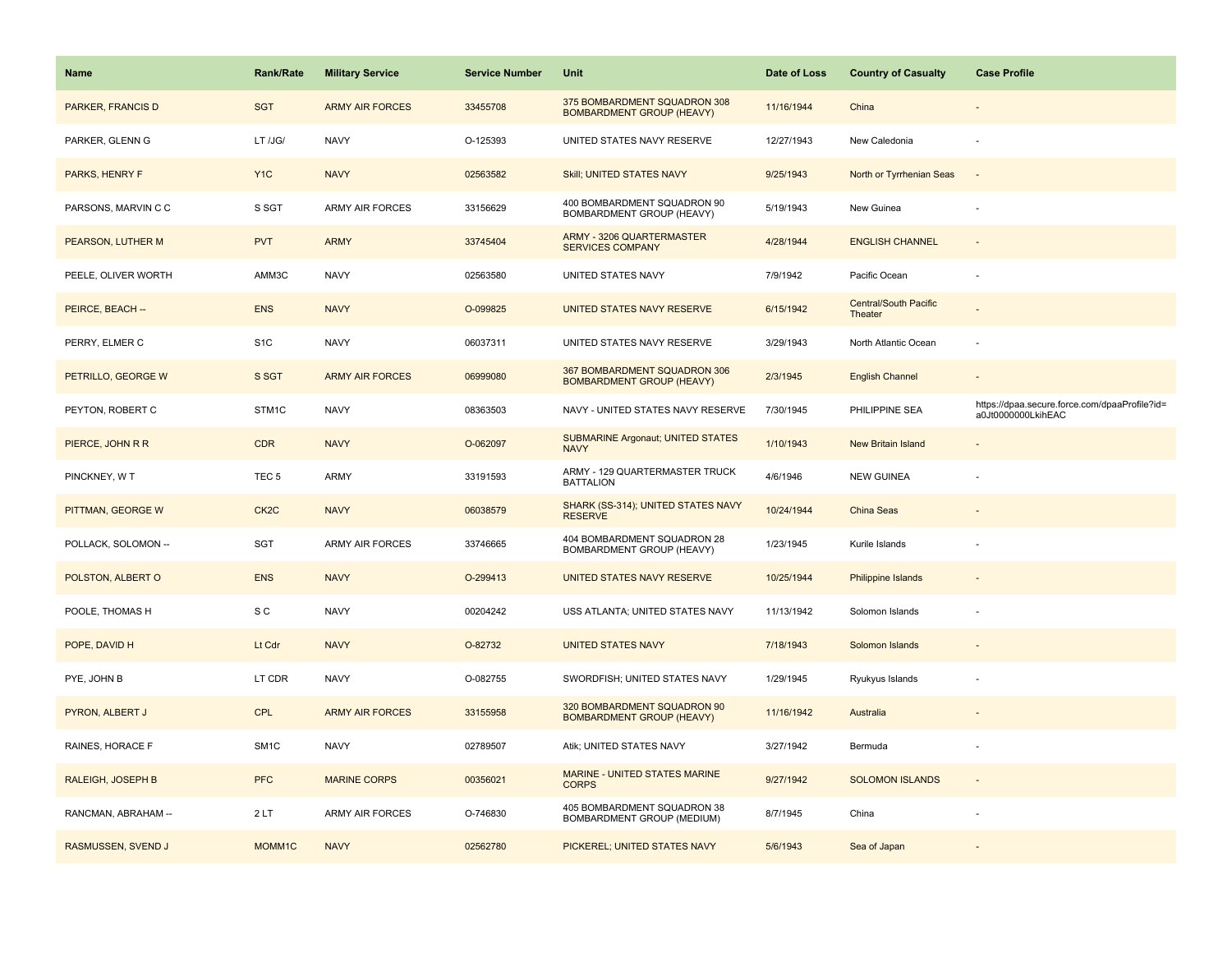| <b>Name</b>                | <b>Rank/Rate</b>  | <b>Military Service</b> | <b>Service Number</b> | Unit                                                                | Date of Loss | <b>Country of Casualty</b>              | <b>Case Profile</b>                                                 |
|----------------------------|-------------------|-------------------------|-----------------------|---------------------------------------------------------------------|--------------|-----------------------------------------|---------------------------------------------------------------------|
| RAVNELL, STACKS --         | STM1C             | <b>NAVY</b>             | 08367699              | MONAGHAN; UNITED STATES NAVY<br><b>RESERVE</b>                      | 12/18/1944   | Philippine Sea                          |                                                                     |
| RAY, JAMES H               | LT.               | <b>NAVY</b>             | O-081078              | USS JARVIS; UNITED STATES NAVY                                      | 8/9/1942     | Solomon Islands                         |                                                                     |
| REED, RICHARD M            | FLT O             | <b>ARMY AIR FORCES</b>  | T-062483              | AIR CORPS                                                           | 6/30/1944    | Newfoundland                            |                                                                     |
| <b>REEVES, BRADLEY --</b>  | <b>CPL</b>        | <b>ARMY</b>             | 33451260              | <b>HEADQUARTERS COMPANY FIRST</b><br><b>ARMY</b>                    | 12/18/1944   | Belgium                                 |                                                                     |
| REEVES, ROBERT A           | F <sub>2</sub> C  | <b>NAVY</b>             | 02566240              | NAVY - UNITED STATES NAVY RESERVE                                   | 7/30/1945    | PHILIPPINE SEA                          | https://dpaa.secure.force.com/dpaaProfile?id=<br>a0Jt0000000LkbMEAS |
| <b>REITH, WILLIAM A</b>    | 1LT               | <b>ARMY AIR FORCES</b>  | O-864332              | 62 BOMBARDMENT SQUADRON 39<br><b>BOMBARDMENT GROUP (VERY HEAVY)</b> | 5/24/1945    | Japan/Okinawa                           |                                                                     |
| RENOFF, EDWIN L            | <b>PVT</b>        | <b>ARMY</b>             | 33000403              | 110 FIELD ARTILLERY BATTALION 29<br><b>DIVISION</b>                 | 10/23/1943   | English Channel                         |                                                                     |
| <b>REYNOLDS, WILLIAM J</b> | RM3C              | <b>COAST GUARD</b>      | 00201439              | <b>COAST GUARD - UNITED STATES</b><br><b>COAST GUARD</b>            | 9/9/1942     | <b>Atlantic Ocean</b>                   |                                                                     |
| RICHARDSON, KENNETH M      | 2LT               | ARMY AIR FORCES         | O-743505              | 431 FIGHTER SQUADRON 475 FIGHTER<br><b>GROUP</b>                    | 11/2/1943    | New Britain Island                      |                                                                     |
| <b>RILEY, WINSTON L</b>    | AMM <sub>2C</sub> | <b>NAVY</b>             | 06030187              | UNITED STATES NAVY RESERVE                                          | 10/19/1943   | <b>Atlantic Ocean</b>                   |                                                                     |
| ROBBINS, EDWARD H          | CAPT              | <b>ARMY AIR FORCES</b>  | O-918571              | HEADQUARTERS 12 FIGHTER<br>COMMAND                                  | 6/17/1944    | Mediterranean Sea                       |                                                                     |
| <b>ROBINSON, WILLIAM T</b> | ARM3C             | <b>NAVY</b>             | 08365979              | USS ANZIO; UNITED STATES NAVY<br><b>RESERVE</b>                     | 10/28/1944   | <b>Central/South Pacific</b><br>Theater |                                                                     |
| ROMJUE, ROSSE E            | S <sub>2</sub> C  | <b>NAVY</b>             | 08364777              | Leary; UNITED STATES NAVY RESERVE                                   | 12/24/1943   | North Atlantic Ocean                    |                                                                     |
| ROOT, LEE F                | FC <sub>1</sub> C | <b>NAVY</b>             | 03162604              | Edsall; UNITED STATES NAVY                                          | 3/1/1942     | <b>Indian Ocean</b>                     |                                                                     |
| ROSA, DOMINIC N            | <b>PFC</b>        | ARMY                    | 33749428              | 120 INFANTRY 30 DIVISION                                            | 12/25/1944   | Belgium                                 |                                                                     |
| ROZZELLE, HELEN F.         | Pfc               | <b>ARMY</b>             | A-1001333             | 1202 ARMY AIR FORCES BASE UNIT                                      | 5/30/1945    | <b>Gold Coast</b>                       |                                                                     |
| ROZZELLE, RICHARD E        | 1 LT              | <b>ARMY AIR FORCES</b>  | O-661969              | 20 BOMBARDMENT SQUADRON 2<br>BOMBARDMENT GROUP (HEAVY)              | 8/19/1943    | North Sea or Tyrrhenian<br>Sea          |                                                                     |
| <b>RUSSELL, GEORGE G</b>   | EM <sub>2C</sub>  | <b>NAVY</b>             | 02560872              | S-26; UNITED STATES NAVY RESERVE                                    | 1/24/1942    | Panama                                  |                                                                     |
| SAMUEL, SAMUEL L           | <b>PVT</b>        | <b>ARMY</b>             | 33750532              | 38 INFANTRY 2 DIVISION                                              | 8/25/1945    | France                                  |                                                                     |
| <b>SCHACK, WILLIAM R</b>   | 2d Lt             | <b>ARMY AIR FORCES</b>  | O-681811              | 498 BOMBARDMENT SQUADRON 345<br><b>BOMBARDMENT GROUP (MEDIUM)</b>   | 7/22/1944    | Morotai, Ceram, Amboina                 | $\sim$                                                              |
| SCHECTER, LOUIS --         | PHM3C             | <b>NAVY</b>             | 06034153              | Rowan; UNITED STATES NAVY RESERVE                                   | 9/11/1943    | North or Tyrrhenian Seas                | $\sim$                                                              |
| <b>SCOTT, JAMES V</b>      | S <sub>2</sub> C  | <b>NAVY</b>             | 06033997              | FRANKLIN; UNITED STATES NAVY<br><b>RESERVE</b>                      | 3/19/1945    | Japan                                   |                                                                     |
| SCOTT, NORMAN --           | <b>RADM</b>       | <b>NAVY</b>             | O-007749              | USS ATLANTA; UNITED STATES NAVY                                     | 11/13/1942   | Solomon Islands                         |                                                                     |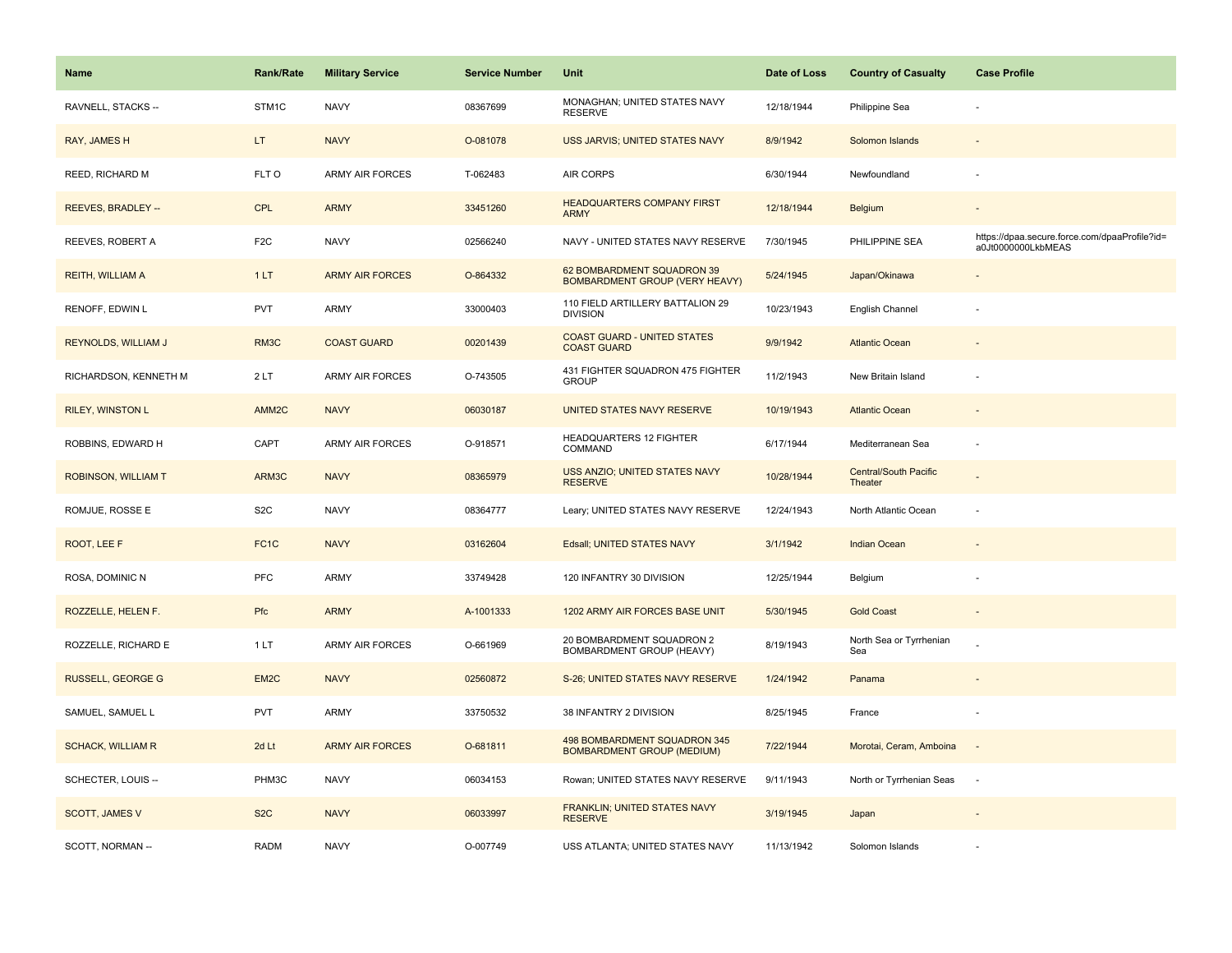| <b>Name</b>             | <b>Rank/Rate</b>  | <b>Military Service</b> | <b>Service Number</b> | Unit                                                                  | Date of Loss | <b>Country of Casualty</b> | <b>Case Profile</b>                                                 |
|-------------------------|-------------------|-------------------------|-----------------------|-----------------------------------------------------------------------|--------------|----------------------------|---------------------------------------------------------------------|
| <b>SCOTT, RICHARD C</b> | 2LT               | <b>ARMY AIR FORCES</b>  | O-816164              | 317 FIGHTER SQUADRON 325 FIGHTER<br><b>GROUP</b>                      | 11/7/1945    | <b>Adriatic Sea</b>        |                                                                     |
| SCRAMLIN, JAMES D.      | 1LT               | <b>ARMY AIR FORCES</b>  | O-2062312             | 742 BOMBARDMENT SQUADRON 455<br>BOMBARDMENT GROUP (HEAVY)             | 4/27/1945    | Mediterranean Sea          |                                                                     |
| <b>SELBY, WILLIAM R</b> | 1st Lt            | <b>ARMY AIR FORCES</b>  | O-407965              | 875 BOMBARDMENT SQUADRON 498<br><b>BOMBARDMENT GROUP (VERY HEAVY)</b> | 2/10/1945    | Marianas Islands           |                                                                     |
| SHEERS, WILLIAM P       | S <sub>1</sub> C  | <b>NAVY</b>             | 02563808              | UNITED STATES NAVY                                                    | 3/16/1943    | North Atlantic Ocean       |                                                                     |
| SHEPHERD, ORDELL --     | <b>PFC</b>        | <b>ARMY AIR FORCES</b>  | 33562553              | HMT Rohna; 322 FIGHTER CONTROL<br><b>SQUADRON</b>                     | 11/26/1943   |                            |                                                                     |
| SHEPHERD, ROBERT W      | 2d Lt             | <b>ARMY AIR FORCES</b>  | O-798171              | 8 BOMBARDMENT SQUADRON 3<br><b>BOMBARDMENT GROUP (LIGHT)</b>          | 8/18/1943    | New Guinea                 |                                                                     |
| SHOEMAKER, R E          | <b>CPL</b>        | <b>ARMY AIR FORCES</b>  | 33751679              | 871 BOMBARDMENT SQUADRON 497<br><b>BOMBARDMENT GROUP (VERY HEAVY)</b> | 2/25/1945    | Bonin & Volcano Islands    |                                                                     |
| SHOTTON, ROBERT N       | <b>PFC</b>        | ARMY                    | 33195747              | LCI-92; 60 MEDICAL BATTALION                                          | 6/6/1944     | France                     | https://dpaa.secure.force.com/dpaaProfile?id=<br>a0Jt0000000XmDkEAK |
| SILVER, HENRY --        | <b>PVT</b>        | <b>ARMY</b>             | 33196317              | <b>USAT DORCHESTER; UNITED STATES</b><br><b>ARMY</b>                  | 2/3/1943     | Greenland                  |                                                                     |
| SMISER, WILLIAM KLINE   | FC <sub>1</sub> C | <b>NAVY</b>             | 02871678              | USS VINCENNES; UNITED STATES NAVY                                     | 8/9/1942     | Solomon Islands            |                                                                     |
| SMITH, GEORGE F         | <b>PFC</b>        | <b>ARMY</b>             | 33751573              | ARMY - 106 INFANTRY 27 DIVISION                                       | 4/20/1945    | <b>JAPAN/OKINAWA</b>       |                                                                     |
| SMITH, GLEN BRADLEY     | 2dLt              | <b>MARINE CORPS</b>     | O-027994              | MARINE - UNITED STATES MARINE<br><b>CORPS</b>                         | 8/6/1944     | ** Documentation Errors    |                                                                     |
| SMITH, JOSEPH J         | S <sub>1C</sub>   | <b>NAVY</b>             | 02566457              | UNITED STATES NAVY RESERVE                                            | 4/16/1944    | North Atlantic Ocean       |                                                                     |
| SMITH, ROBERT B         | 2LT               | ARMY AIR FORCES         | O-665873              | 58 FIGHTER SQUADRON 33 FIGHTER<br><b>GROUP</b>                        | 7/6/1943     | Mediterranean Sea          |                                                                     |
| SMITH, ROY E.           | 2d Lt             | <b>ARMY AIR FORCES</b>  | O-705445              | 500 BOMBARDMENT SQUADRON 345<br><b>BOMBARDMENT GROUP (MEDIUM)</b>     | 1/1/1945     | Philippine Islands         |                                                                     |
| SMITH, STRAYER T        | Ens               | <b>NAVY</b>             | O-304160              | UNITED STATES NAVY RESERVE                                            | 3/20/1944    | Hawaiian Islands           |                                                                     |
| SOPER, JAMES C E        | F <sub>2C</sub>   | <b>NAVY</b>             | 08369679              | <b>COOPER; UNITED STATES NAVY</b><br><b>RESERVE</b>                   | 12/3/1944    | <b>Philippine Islands</b>  |                                                                     |
| SPANAGEL, DONALD D J    | <b>LTJG</b>       | <b>NAVY</b>             | O-299449              | UNITED STATES NAVY RESERVE                                            | 1/17/1945    | Philippine Islands         |                                                                     |
| SPEITH, HAROLD L        | <b>T SGT</b>      | <b>ARMY AIR FORCES</b>  | 13023199              | 321 BOMBARDMENT SQUADRON 90<br><b>BOMBARDMENT GROUP (HEAVY)</b>       | 1/6/1943     | New Guinea                 |                                                                     |
| SPENCER, JAMES D        | LT                | <b>NAVY</b>             | O-165468              | NAVY - UNITED STATES NAVY                                             | 7/30/1945    | PHILIPPINE SEA             | https://dpaa.secure.force.com/dpaaProfile?id=<br>a0Jt0000000Xmh1EAC |
| STEWART, ESSEX N        | <b>PVT</b>        | <b>ARMY</b>             | 33449700              | <b>ARMY - 855 ENGINEERS BATTALION</b><br>(AVIATION)                   | 11/11/1943   | <b>FIJI</b>                |                                                                     |
| STICKMAN, WILLIAM F     | <b>CMM</b>        | <b>NAVY</b>             | 02560328              | ARISAN MARU; UNITED STATES NAVY                                       | 10/24/1944   | Philippine Islands         |                                                                     |
| STINSON, WALTER MASON   | <b>CPHM</b>       | <b>NAVY</b>             | 02621068              | USS JUNEAU; UNITED STATES NAVY                                        | 11/13/1942   | Solomon Islands            |                                                                     |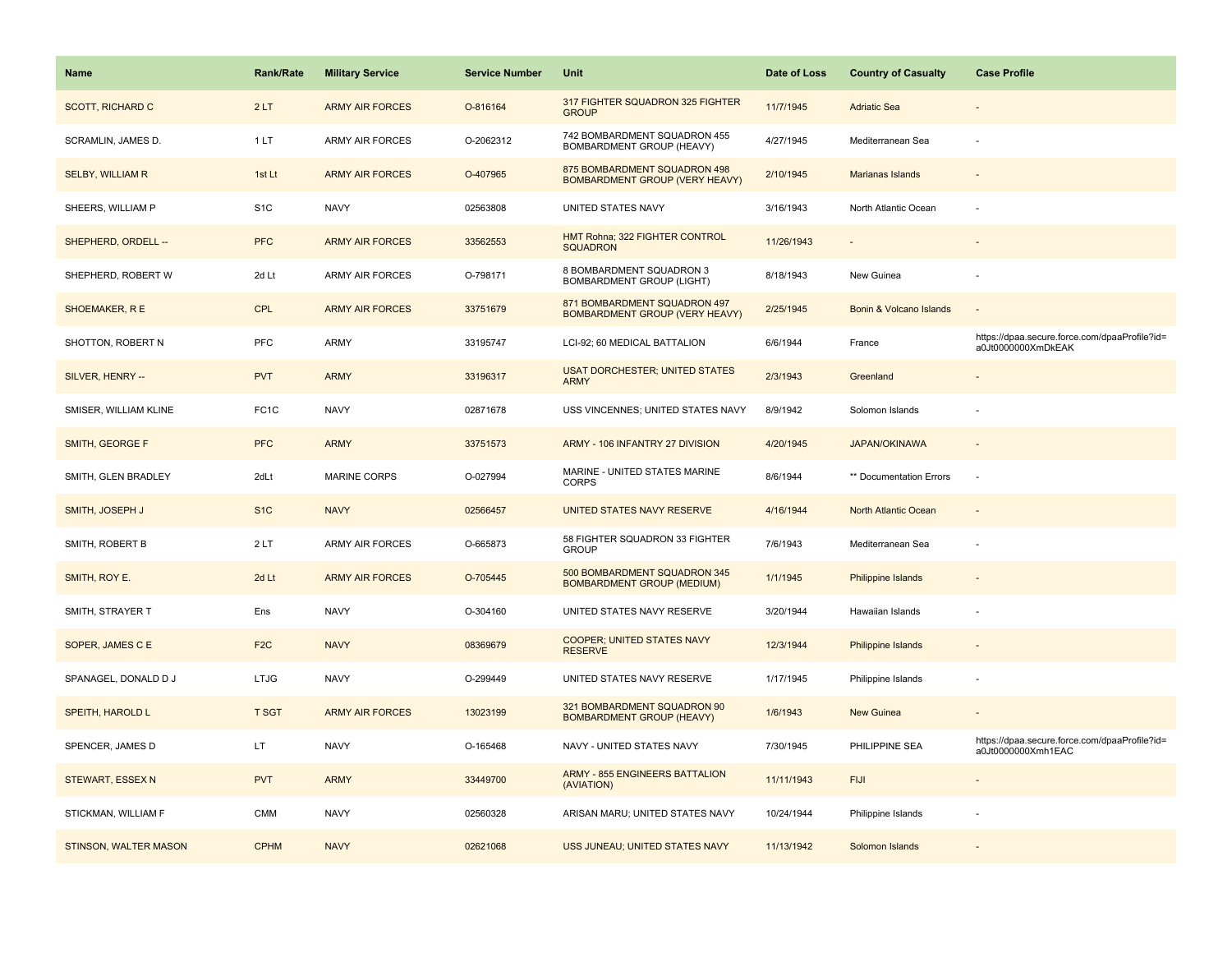| Name                          | <b>Rank/Rate</b>  | <b>Military Service</b> | <b>Service Number</b> | Unit                                                             | Date of Loss | <b>Country of Casualty</b>     | <b>Case Profile</b>                                                 |
|-------------------------------|-------------------|-------------------------|-----------------------|------------------------------------------------------------------|--------------|--------------------------------|---------------------------------------------------------------------|
| STOVER, DONALD A              | <b>SGT</b>        | <b>ARMY AIR FORCES</b>  | 06735523              | 27 MATERIALS SQUADRON 20 AIR BASE<br><b>GROUP</b>                | 7/14/1942    | Philippine Islands             | https://dpaa.secure.force.com/dpaaProfile?id=<br>a0Jt000000MW4s1EAD |
| STPETER, HERVE L              | F1                | <b>NAVY</b>             | 04147047              | NAVY - UNITED STATES NAVY RESERVE                                | 12/4/1945    | <b>SOLOMON ISLANDS</b>         | ÷,                                                                  |
| STRIZZI, FRANCIS C            | 1st Lt            | <b>ARMY</b>             | O-411598              | 117 ENGINEERS COMBAT BATTALION 37<br><b>DIVISION</b>             | 3/10/1944    | Solomon Islands                |                                                                     |
| STUMP, JOHN WILLIAM           | <b>PFC</b>        | <b>MARINE CORPS</b>     | 00283622              | MARINE - UNITED STATES MARINE<br><b>CORPS</b>                    | 11/3/1942    | Solomon Islands                |                                                                     |
| SULLIVAN, JOSEPH A            | 1st Lt            | <b>ARMY AIR FORCES</b>  | O-798373              | <b>ARMY AIR FORCE</b>                                            | 1/25/1945    | China                          |                                                                     |
| <b>SUTPHIN, IRVIN R</b>       | 2NDLT             | <b>ARMY</b>             | O-890391              | <b>ARMY - 31 INFANTRY REGIMENT</b>                               | 8/9/1942     | PHILIPPINE ISLANDS             | https://dpaa.secure.force.com/dpaaProfile?id=<br>a0Jt000000MeRDCEA3 |
| SWINSON, J PAUL W             | STM2C             | <b>NAVY</b>             | 08369938              | UNITED STATES NAVY RESERVE                                       | 5/5/1944     |                                |                                                                     |
| <b>TAYLOR, DARRELL D</b>      | 1LT               | <b>ARMY AIR FORCES</b>  | O-732995              | 549 BOMBARDMENT SQUADRON 385<br><b>BOMBARDMENT GROUP (HEAVY)</b> | 8/15/1943    | <b>English Channel</b>         |                                                                     |
| TEMPLETON, JAY RICHARDSON     | PFC               | <b>MARINE CORPS</b>     | 330502                | MARINE - UNITED STATES MARINE<br><b>CORPS</b>                    | 11/20/1943   | Gilbert Islands                | https://dpaa.secure.force.com/dpaaProfile?id=<br>a0Jt0000000XkQmEAK |
| THOM, HUNTINGTON --           | <b>LTJG</b>       | <b>NAVY</b>             | O-102586              | USS JUNEAU; UNITED STATES NAVY<br><b>RESERVE</b>                 | 11/13/1942   | Solomon Islands                |                                                                     |
| THOMAS, WILLIAM --            | PFC               | <b>ARMY</b>             | 33740940              | 240 ORDNANCE AMMUNITION COMPANY                                  | 3/7/1945     | Marianas Islands               |                                                                     |
| <b>THOMPSON, ROBERT L</b>     | <b>COX</b>        | <b>NAVY</b>             | 08369117              | UNITED STATES NAVY RESERVE                                       | 10/25/1945   | <b>Atlantic Ocean</b>          |                                                                     |
| THOMPSON, THOMAS N            | RM <sub>2</sub> C | <b>NAVY</b>             | 06038765              | SPENCE; UNITED STATES NAVY<br><b>RESERVE</b>                     | 12/18/1944   | Philippine Sea                 |                                                                     |
| <b>TINSMAN, CARL WELBY</b>    | S <sub>2</sub> C  | <b>NAVY</b>             | 06034459              | UNITED STATES NAVY RESERVE                                       | 3/10/1943    | North Atlantic Ocean           | $\blacksquare$                                                      |
| TRIBLE, GEORGE B              | Ens               | <b>NAVY</b>             | O-331144              | UNITED STATES NAVY RESERVE                                       | 10/2/1943    | Netherlands East Indies        | ÷,                                                                  |
| <b>UMALI, DONATO --</b>       | OST <sub>1C</sub> | <b>NAVY</b>             | 04979249              | Pollux; UNITED STATES NAVY                                       | 2/18/1942    | Newfoundland                   |                                                                     |
| UNKLESBEE, MERVIN F           | S SGT             | ARMY AIR FORCES         | 33743007              | 4 BOMBARDMENT SQUADRON 34<br>BOMBARDMENT GROUP (HEAVY)           | 1/2/1945     | North Sea or Tyrrhenian<br>Sea |                                                                     |
| <b>URSO, NATHANIEL L</b>      | <b>PVT</b>        | <b>ARMY</b>             | 33450479              | <b>83 CHEMICAL BATTALION</b>                                     | 1/26/1944    | Italy                          |                                                                     |
| VALENTINE, BROADUS M          | <b>SGT</b>        | ARMY AIR FORCES         | 33069133              | 320 BOMBARDMENT SQUADRON 90<br>BOMBARDMENT GROUP (HEAVY)         | 1/15/1945    | Morotai, Ceram, Amboina        | $\overline{\phantom{a}}$                                            |
| <b>WADSWORTH, ALEXANDER S</b> | Lt Cdr            | <b>NAVY</b>             | O-082693              | USS GOLET; UNITED STATES NAVY                                    | 7/12/1944    | Japan                          |                                                                     |
| WAH, GONG W                   | S <sub>2</sub> C  | <b>NAVY</b>             | 02568405              | NAVY - UNITED STATES NAVY RESERVE                                | 3/19/1945    | <b>JAPAN</b>                   |                                                                     |
| WALKER, JOHN H                | 1LT               | <b>ARMY AIR FORCES</b>  | O-797200              | 328 FIGHTER SQUADRON 352 FIGHTER<br><b>GROUP</b>                 | 2/8/1944     | France                         | https://dpaa.secure.force.com/dpaaProfile?id=<br>a0Jt000000Qsy7yEAB |
| WALLER, JAMES A               | F <sub>2</sub> C  | <b>NAVY</b>             | 08370690              | Mount Hood; UNITED STATES NAVY<br><b>RESERVE</b>                 | 11/10/1944   | Admiralty Islands              | https://dpaa.secure.force.com/dpaaProfile?id=<br>a0Jt0000000XhxnEAC |